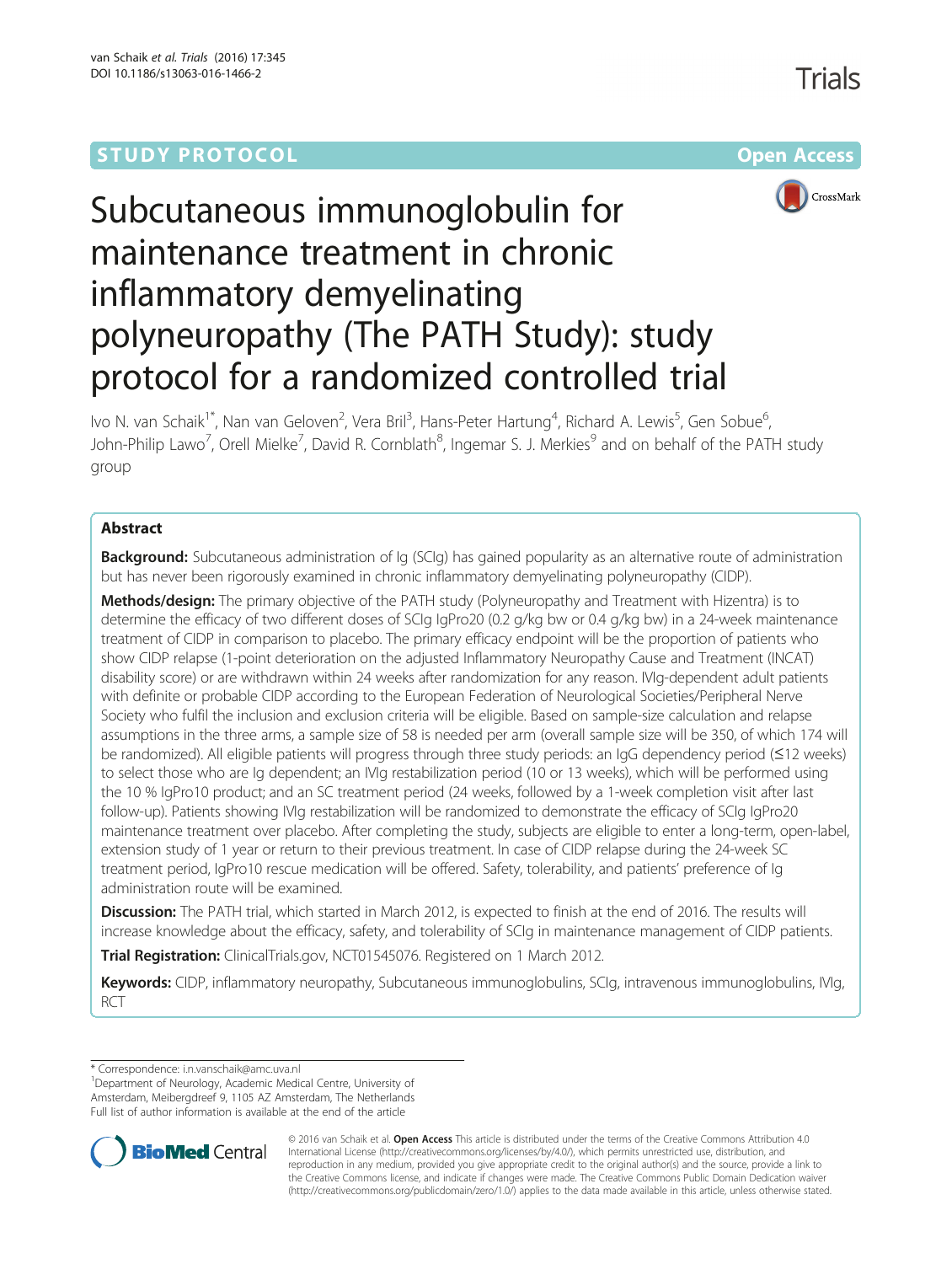# Background

Chronic inflammatory demyelinating polyneuropathy (CIDP) is an acquired neuropathy with an assumed autoimmune-mediated pathogenesis [\[1](#page-13-0)]. CIDP runs a progressive, relapsing–remitting, or monophasic course and can lead to significant activity limitations and participation restrictions with a decrement in quality of life expectations [[2](#page-13-0)–[4](#page-13-0)].

An estimated two thirds of patients with CIDP need long-term treatment [\[5](#page-13-0)]. In a comparison of safety profiles, IVIg is the preferred long-term maintenance treatment over corticosteroids or plasma exchange in CIDP patients. An alternative route of Ig administration, subcutaneous Ig (SCIg), has been used successfully in patients with immunodeficiency syndromes for more than 25 years [[6\]](#page-13-0). SCIg infusions are well tolerated, efficacious, and preferred by many of these patients [[7](#page-13-0)–[10](#page-13-0)]. Furthermore, this route of administration increases patient compliance, autonomy, and quality of life and leads to cost-savings [[11](#page-13-0)–[14](#page-13-0)]. Similar preference has been suggested in patients with CIDP treated with SCIg.

The development of highly concentrated Ig preparations and special pumps to administer larger volumes subcutaneously has also raised interest in this route of administration for patients with inflammatory neuropathies. Several case series [[14](#page-13-0)–[22](#page-13-0)], a relatively large, prospective, observational study [\[23](#page-13-0)] and one small, randomized, controlled trial [[24\]](#page-13-0), have reported clinical efficacy and safety of weekly SCIg to treat CIDP. A 1 year, open-label, follow-up study has suggested SCIg may be used as a long-term maintenance treatment in CIDP [\[25](#page-13-0)]. However, the efficacy, safety, and tolerability of weekly SCIg in CIDP have not been studied in wellcontrolled and adequately powered randomized clinical trials. The findings of the PATH trial are expected to increase the knowledge about the use of SCIg in the maintenance management of CIDP patients.

# Methods/design

The PATH trial is a randomized, multicenter, doubleblind, placebo-controlled, parallel-group phase III study with three arms, aiming to investigate two different doses of SCIg IgPro20 (Hizentra®, CSL Behring, Bern, Switzerland) for maintenance treatment of patients with CIDP. The study began in March 2012 and is expected to finish at the end of 2016. The trial protocol has been approved by the ethics committees of all participating centers (listed in the [Appendix](#page-10-0)). Protocol amendments are covered in a separate section below. The conduct of the trial was overseen by a steering committee and an independent data monitoring committee; committee members are listed at the end of the manuscript. This study is registered with ClinicalTrials.gov number NCT01545076.

# Primary objective

The primary objective is to determine the efficacy of IgPro20 in the maintenance treatment of CIDP patients.

# Secondary and exploratory objectives

- To determine the efficacy, safety, and tolerability of IgPro20, with additional clinical outcome measures
- To determine the safety and efficacy of IVIg IgPro10 restabilization and rescue therapy
- To determine health-related quality of life (HRQL) following treatment with IgPro20
- To explore additional safety and efficacy endpoints, serum IgG levels, and the effect of IgPro20 on nerve conduction

# **Patients**

# Inclusion criteria

Adults (age  $\geq$  18 years) with definite or probable CIDP according to the EFNS/PNS criteria may enter the trial if they responded to IVIg treatment as assessed by the treating physician within 8 weeks before enrollment [[26\]](#page-13-0). Written informed consent is obtained by the local investigator before entry into the study.

# Exclusion criteria

- 1. Any polyneuropathy of other causes, including multifocal motor neuropathy; monoclonal gammopathy of uncertain significance with antimyelin-associated glycoprotein IgM antibodies; hereditary demyelinating neuropathy; polyneuropathy, organomegaly, endocrinopathy, monoclonal protein and skin change syndromes; lumbosacral radiculoplexus neuropathy; polyneuropathy associated with diabetes mellitus; polyneuropathy associated with systemic illnesses; or drug- or toxininduced polyneuropathy
- 2. Any other disease that may cause neurological symptoms and signs or that may interfere with treatment or outcome assessments
- 3. Severe conditions that may interfere with an evaluation of the study product or satisfactory conduct of the study such as current malignancy or history of allogeneic bone marrow/stem cell transplant, cardiac insufficiency (New York Heart Association Classes III/IV), cardiomyopathy, significant cardiac arrhythmia requiring treatment, unstable or advanced ischemic heart disease, congestive heart failure or severe hypertension, chronic kidney disease stage IV and V, known hyperprolinemia, known bleeding disorders, severe skin disease at the planned injection sites, alcohol, drug or medication abuse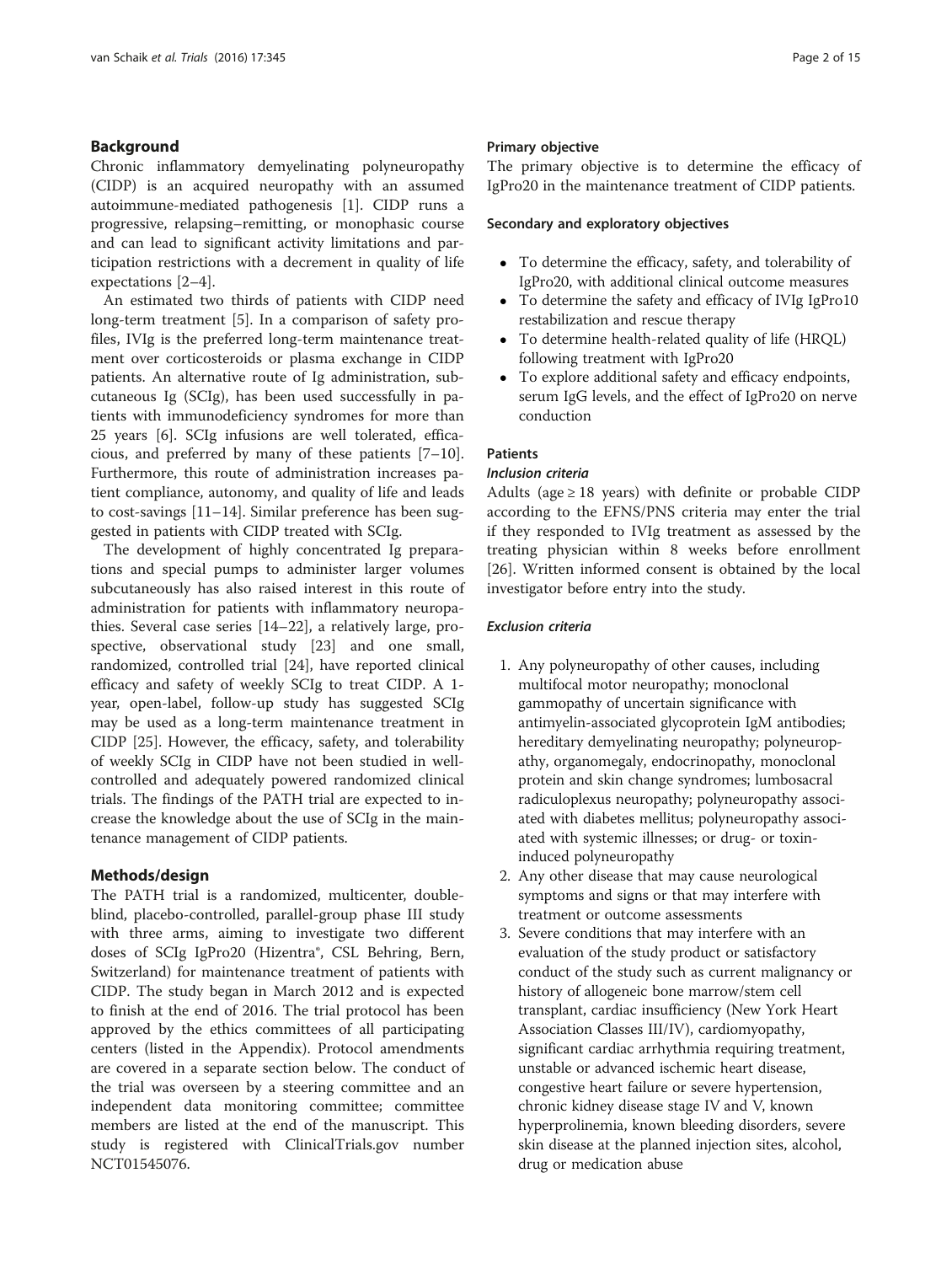- 4. History of thrombotic episodes within the 2 years before enrollment, such as pulmonary embolism, deep vein thrombosis, myocardial infarction, thromboembolic stroke or known hypercoagulable state
- 5. Known allergic or other severe reactions to blood products including intolerance to previous IVIg, history of hemolysis after IVIg infusion, aseptic meningitis, recurrent severe headache, hypersensitivity, or severe generalized skin reaction
- 6. Treatment with the following:
	- Within 3 months before enrollment: plasma exchange
	- Within 6 months before enrollment: cyclophosphamide, interferon, tumor necrosis factor–alpha inhibitors, fingolimod, or any other immunosuppressive medications
	- Within 12 months before enrollment: rituximab or alemtuzumab
	- With a change in treatment within 3 months before enrollment: methotrexate, azathioprine, or mycophenolate; patients on corticosteroids not on a maintenance dose (usually below 20 mg/day prednisone equivalent) and where the dosage is likely to be tapered during the duration of the trial; or patients requiring more than 1.6 g/kg IgG every 4 weeks
- 7. Patients with the following laboratory results:
	- Serum IgA level less than 5 % of the lower limit of normal
	- Positive result at screening on any of the following viral markers: human immunodeficiency virus-1 or 2, or hepatitis B or C virus
	- Abnormal laboratory parameters: creatinine greater than 1.5 times the upper limit of normal (ULN), blood urea nitrogen greater than three times the ULN if the increase is related to potential kidney disease, or hemoglobin less than 10 g/dL
- 8. Fulfilling the following general criteria: inability to comply with study procedures and treatment regimen; mental condition rendering the patient unable to understand the nature, scope, and possible consequences of the study; pregnancy or nursing mother; intention to become pregnant during the course of the study; female patients of childbearing potential either not using or not willing to use a medically reliable method of contraception for the entire duration of the study or not sexually abstinent for the entire duration of the study or not surgically sterile; participation in another clinical study or use of another investigational medicinal product within

3 months before enrollment; employee at the study site; or spouse/partner or relative of any study staff

# Study procedures

After being screened, all eligible patients will progress through three study periods: an IgG dependency test period (up to 12 weeks), an IVIg restabilization period (10 or 13 weeks), and an SC treatment period (25 weeks; Fig. [1](#page-3-0)).

# IgG dependency test period

In this period, no IgG treatment is given. Patients are monitored by collecting grip strength, Inflammatory-Rasch-built Overall Disability Scale (I-RODS), and INCAT total score data every 2 weeks, alternating by a site visit or by phone. Any patient showing a clinically meaningful deterioration that is confirmed by the investigator at the site will enter the IVIg restabilization period immediately. A clinically meaningful deterioration is defined as a total INCAT disability score increase by  $\geq 1$  point, I-RODS deterioration by  $\geq 4$  points (using the centile metric), or a mean grip strength deterioration by  $\geq 8$  kiloPascal (kPa) in one hand using the handheld vigorimeter [[27](#page-13-0)–[30](#page-13-0)].

Patients will be instructed on how to self-assess grip strength and I-RODS at home as part of a weekly diary. Patients will be performing three assessments for each hand in arbitrary order (with approximately 30 seconds rest between each assessment) on a daily basis and at a fixed time during the day. The mean grip strength for each hand will be used to determine IgG dependency.

Patients who have stable disease or who show improvement will be asked at week 4 to delay the next IVIg administration and to continue with self-assessment of grip strength and I-RODS at home. Patients who do not show signs of IgG dependency after a maximum of 12 weeks will be withdrawn from the study.

# IVIg restabilization period

In this period, patients will receive IVIg IgPro10 (Privigen®, CSL Behring, Bern, Switzerland) for up to 13 weeks at the study site. The total dose/volume of IgPro10 will be calculated based on the patient's body weight (bw) with a maximum of 200 g. The loading dose is 2 g/kg (week 1) and 1 g/kg at week 4, 7, and 10 and, if necessary, week 13. The infusion rates are in conformity with the recommended rates for IgPro10 and with the market authorization for IgPro10 (Privigen®) with a maximum of 100 g per infusion day. [[31](#page-13-0)]

Only patients whose INCAT total score improves to at least the INCAT total score recorded at the screening visit (i.e.,  $\geq$  INCAT score at screening) and who maintain a stable INCAT total score at weeks 7 and 10 (or at weeks 10 and 13) are eligible for randomization. All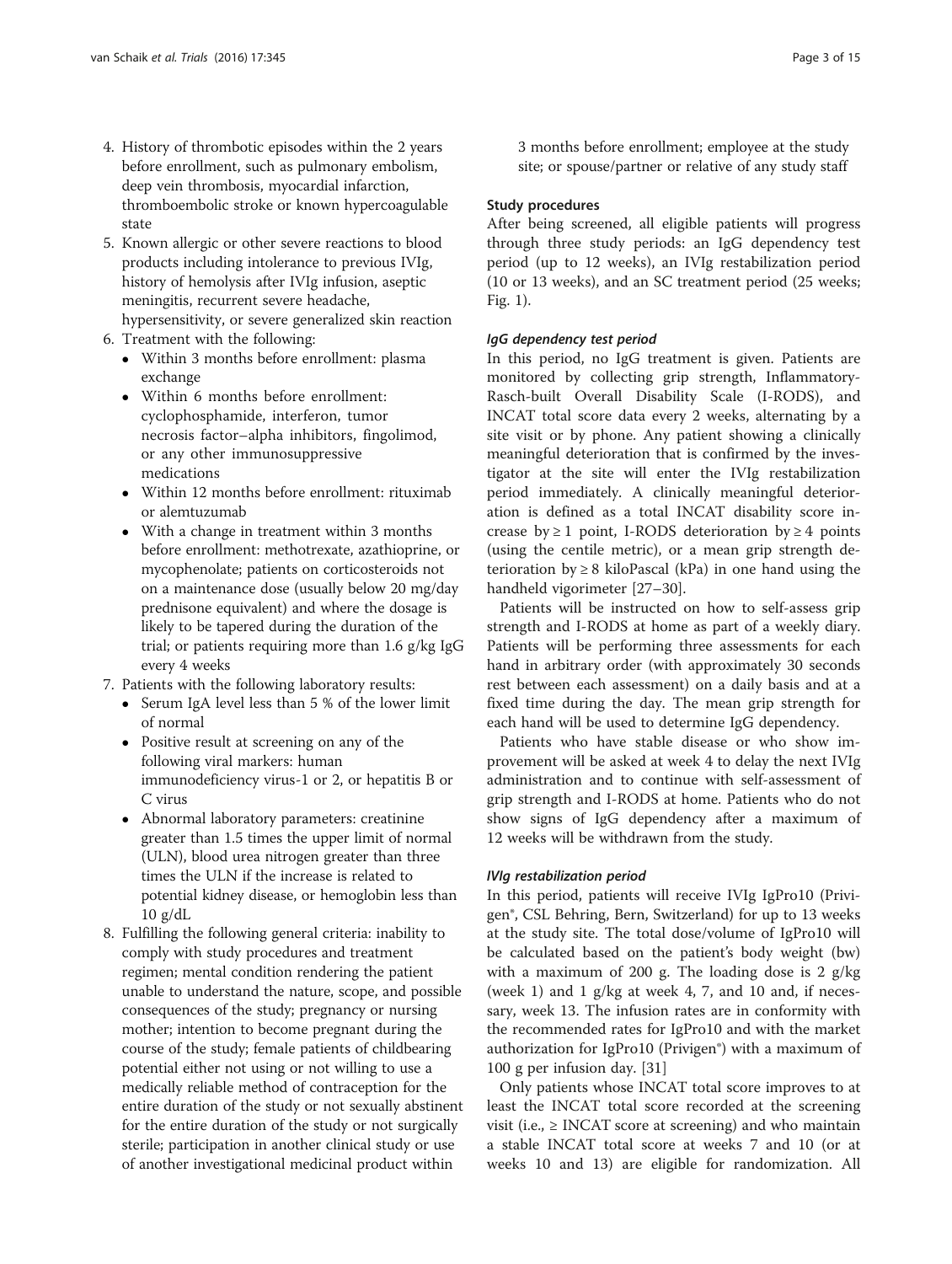<span id="page-3-0"></span>

other patients will not be randomized and will be withdrawn from the study.

#### SC treatment period

Three-arm randomization will be performed: one group will receive IgPro20 at 0.2 g/kg bw plus placebo to match the volume in all three groups, one group will receive IgPro20 at 0.4 g/kg bw, and one group will receive only placebo. The total dose/volume of IgPro20 will be calculated on the basis of the bw. The weekly SC infusion of IgPro20 or placebo will be performed on 1 or 2 consecutive days in two sessions using special infusion pumps. Multiple injection sites and two pumps may be used depending on the total volume to be administered. The maximum rate is 20 mL/h in week 1, and 35 mL/h for subsequent infusions. The maximum volume per injection site is 20 mL/site in week 1 and 50 mL/site for the subsequent infusions. Patients are advised to change the injection site(s) with each administration.

Patients (or their caregiver) will be trained to apply SC home therapy during the first four SC treatment sessions at the site. If needed, up to four additional trainings will be offered. Patients will also receive detailed written instructions. To ensure compliance, patients are instructed to follow the treatment instructions carefully and to contact the treating physician/study nurse to discuss any problems with SC infusion.

Patients will bring their used, partially used, and unused vials of IgPro20/placebo every visit to the site. Treatment compliance will be monitored through a drug accountability form checking the unique vial numbers used by a patient and the recorded infusion scheme. A completion visit will be performed at SC week 25 for

patients who complete the SC treatment period. Patients experiencing a CIDP relapse during the SC treatment period will receive, within 1 week, IgPro10 as IVIg rescue medication (2 g/kg bw) and will undergo a completion visit before the start of the rescue medication. Patients who withdraw for any other reason will undergo the completion visit within a week of discontinuation.

#### Randomization and masking

Randomization will be controlled centrally based on a predefined randomization schedule using block randomization using an Interactive Web and Voice Response System (IWRS) system maintained by an external service provider. Randomization was stratified by for regions (Japan/non-Japan). Access to the randomization list is restricted to designated people of the service provider not involved in the conduct or analysis of the trial. The treating physician (see below) transmits data critical for the randomization procedure via the IWRS system. All patients and study personnel will be blinded. Standard measures will be taken for the placebo and IgPro20 to ensure adequate blinding. A "two-physician" approach is implemented to reduce the chance of potential study unblinding. The "treating" physician will be the primary contact for the patient and will be responsible for all patient-related questions, adverse event (AE) evaluation, and for all other study-related tasks. A second "evaluating" physician will be responsible for assessment of efficacy variables. The evaluating physician does not have access to any data collected by the treating physician. For interim analysis and ongoing risk-benefit evaluations, members of the independent data monitoring committee may need to be unblinded. Access to study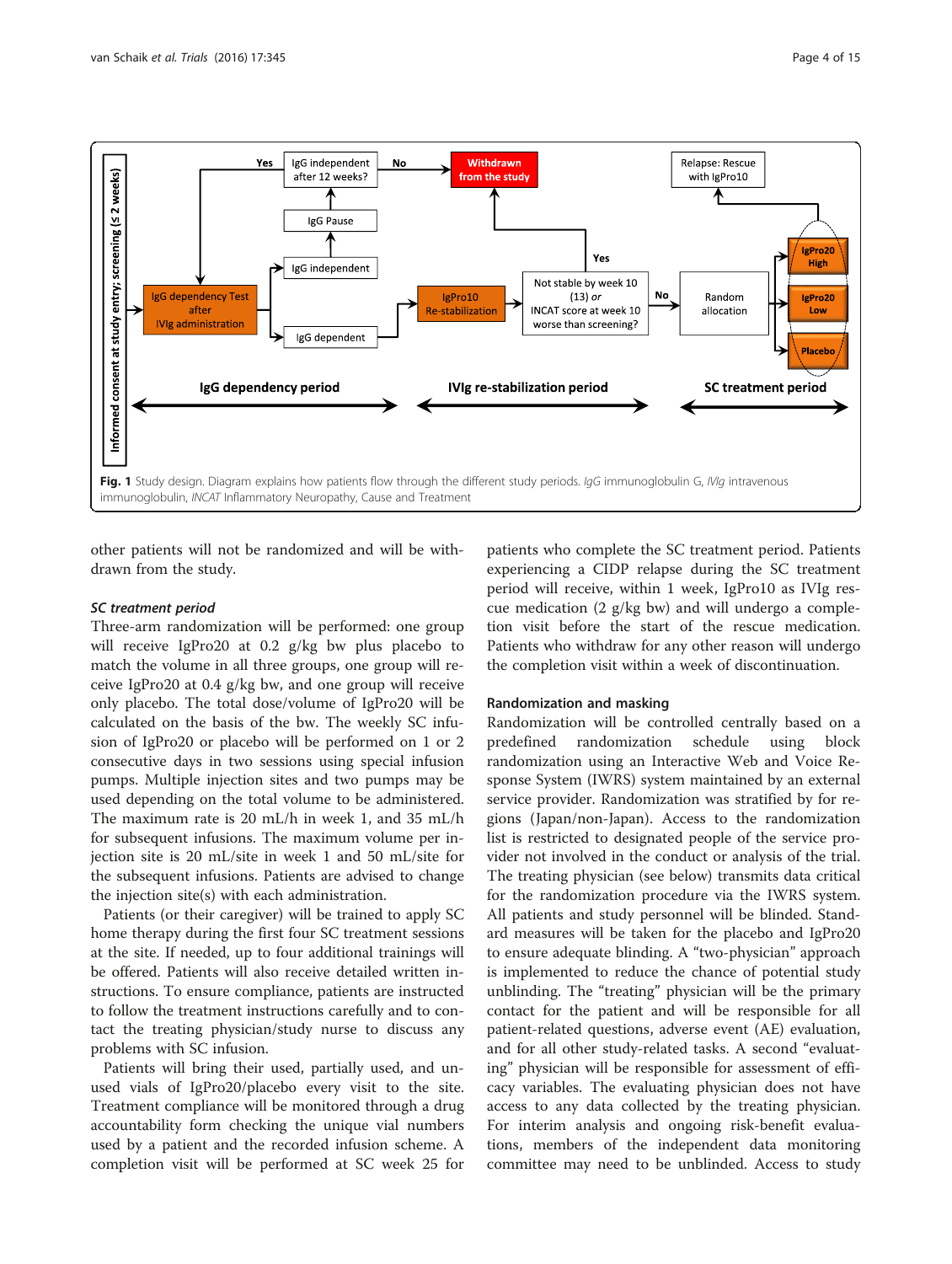documents containing information on IgG levels and treatment groups will be restricted to people not directly involved in the study.

In case of an emergency and if necessary to make an adequate treatment decision, the blind can be broken by the treating physician using the interactive voice/web response system. Patients in whom the blind code has been broken will be discontinued from the study after a completion visit.

#### Outcome assessment

# Primary outcome

Primary outcome is defined as the percentage of patients who have a CIDP relapse during SC treatment or who are withdrawn from the study during SC treatment for any reason.

CIDP relapse is defined as a deterioration (i.e., increase) by at least 1 point in the total adjusted INCAT score during the SC treatment period visit compared with baseline. Baseline scores are defined as the scores assessed at the end of the IVIg restabilization period. The INCAT disability scale ranges from 0 (healthy) to 10 (unable to make any purposeful movements with arms or legs) [\[32\]](#page-14-0).

#### Secondary outcomes

Secondary outcomes are:

- 1. Between-group differences of the median changes from baseline to completion visits in INCAT score, mean grip strength for both hands separately, Medical Research Council (MRC) sum score, and I-RODS
- 2. Time to CIDP relapse or withdrawal for any other reason in SC treatment period
- 3. Time to improvement on IgPro10 restabilization therapy (INCAT, I-RODS, and grip strength)
- 4. Median changes before and at the end of IgPro10 restabilization or rescue therapy in mean grip strength, MRC sum score, I-RODS, and INCAT disability score
- 5. Time to improvement after CIDP relapse in the SC treatment period with IgPro10 rescue therapy, defined as a decrease in INCAT score back to or below baseline value

Grip strength will be measured as described above. MRC sum score is determined by assessing bilateral shoulder abduction, elbow flexion, wrist extension, index finger abduction, hip flexion, knee extension, foot dorsiflexion, and great toe dorsiflexion. The MRC sum score is the sum of all 16 muscle scores and ranges from 0 (paralysis) to 80 (normal strength) [\[33, 34\]](#page-14-0).

The I-RODS is an outcome measure that captures activity and social participation in patients with immunemediated peripheral neuropathies [\[28\]](#page-13-0). The 24-item questionnaire covers a wide range of tasks of daily life that are each to be rated as "impossible to perform," "able to perform with difficulties," or "easily performed." The summed raw score will subsequently be transformed to a centile score that ranges from 0 (most severe activity and social participation limitations) to 100 (no activity and social participation limitations).

# Assessment schedule of primary and secondary outcome variables

INCAT scores, grip strength, MRC sum score, and I-RODS will be assessed at the screening visit; during the IgG dependency test period as described above, before IVIg infusion at weeks 1, 4, and 7; at baseline (weeks 10 or 13); at all visits during the SC treatment period, including the completion visit; and at any unscheduled visit.

#### Safety outcomes

Patient safety will be monitored throughout the study. AEs per infusion and number and the percent of patients with AEs will be collected for IgPro20 and for IgPro10 separately. AEs, including serious AEs, will be documented at each site visit and additionally for Japan at 4 weeks after last dose. Potential hemolysis will be assessed during the phone call on day 8 of the IVIg restabilization period. Medications will be reviewed at each site visit as well as 4 weeks after the last dose in Japan.

#### Exploratory outcomes

Nerve conduction studies will be performed in a standardized manner after appropriate warming of the extremities. An electrophysiology manual will be provided to all participating centers describing in detail all nerveconduction-study procedures. Nerve conduction studies will be performed at baseline and at the completion visit.

Quality of life will be assessed using the EuroQoL 5- Dimension Questionnaire (EQ-5D), Treatment Satisfaction Questionnaire for Medication (TSQM), and Work Productivity and Activity Impairment Questionnaire for General Health (WPAI-GH) [[35](#page-14-0)–[39](#page-14-0)]. These instruments will be completed by the patients themselves at screening, baseline, SC week 9, and at the completion visit.

The EQ-5D is a simple, generic measure of health status, consisting of two components: a 0 to 100 mm visual analog scale (VAS) assessing overall health on the day of assessment and five questions covering five health dimensions [[39\]](#page-14-0). The TSQM (version 1.4) is a 14-item general instrument that measures the major dimensions of satisfaction with a medication [[36\]](#page-14-0). Scores on the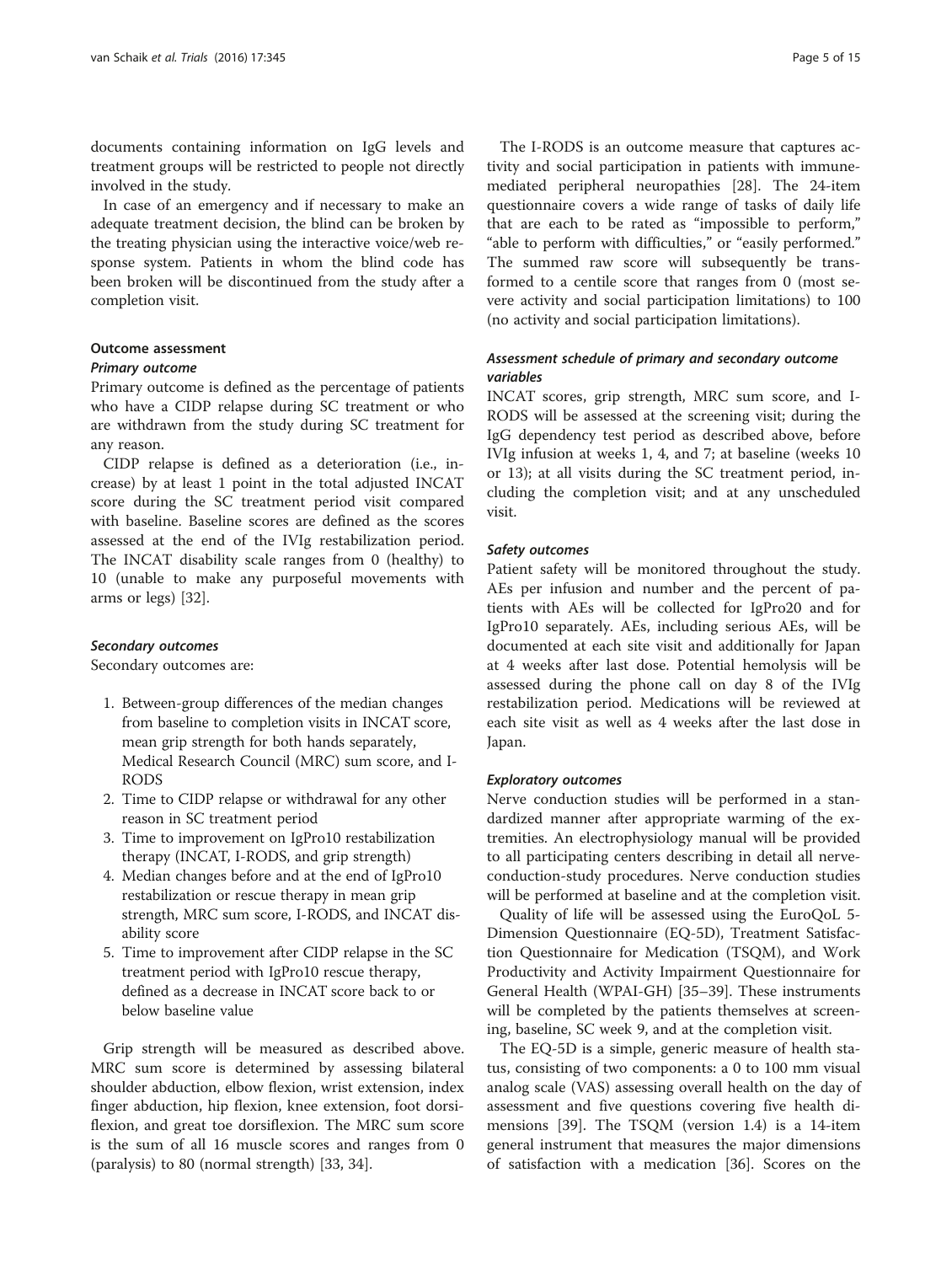TSQM scales range from 0 (indicating poor satisfaction) to 100 (indicating perfect satisfaction).

The WPAI-GH questionnaire was developed to measure the effect of general health and symptom severity on work productivity and regular activities [[38\]](#page-14-0). A higher score on the WPAI-GH indicates greater impairment and less productivity.

Patient preference for IV or SC treatment will be assessed via a questionnaire consisting of three options: prefer current treatment [SCIg], prefer previous treatment [IVIg], and have no preference. In addition, a selection of predefined reasons for their preference will be provided. The patient preference for treatment questionnaire will be completed at SC week 9 and at the completion visit. Other exploratory outcome measures are hematology, serum chemistry, virology assessments, vital sign measurements, and physical examination.

Pharmacokinetic variables will be restricted to serum IgG levels collected at the screening visit; before the first IVIg infusions on day 1, week 1, week 4, at baseline, and at SC weeks 9 and 17; and at the completion visit. For patients who receive IVIg rescue medication, IgG levels will additionally be assessed before the first infusion of IVIg rescue medication, before the final infusion of the loading dose, and at each subsequent maintenance dose.

# Statistical analysis

#### Sample size

The study is powered to show that the percentage of patients having a CIDP relapse or withdrawing from the study during the SC treatment will be statistically significantly higher for the placebo group than for at least one of the examined IgPro20 doses arms. A monotonic dose response is expected with placebo ≥ IgPro20 low dose ≥ IgPro20 high dose.

The percentages of patients who reach an endpoint (i.e., relapse or withdraw during SC treatment) will be assumed to be 35 % for the IgPro20 high dose, 52 % for the IgPro20 low dose, and 65 % for placebo. These numbers are based on the (recalculated) data of the ICE study extension period [\[32](#page-14-0)], which are adopted based on differences in the study setup. The fraction of IVIg independent patients included is assumed to be 15 %; those patients are believed to have a relapse rate of 10 % regardless of treatment.

The exact Cochran-Armitage trend test with equally spaced scores has been used for the sample-size calculation. With a one-sided significance level of 2.5 %, a sample size of 58 is needed in each treatment arm to achieve a power of 90 % in an intention-to-treat analysis based on the above assumptions. Thus, the overall sample size will be 174 patients treated either with IgPro20 or placebo. Accounting for patients who will not pass the IgG dependency test and IVIg restabilization period, up to

350 patients need to be screened to ensure that 174 patients are treated with IgPro20 or placebo.

# General considerations

Analyses will be based on the following populations: total set, safety data set (SDS), pre-randomization safety data set (PSDS), intention-to-treat set (ITTS), per protocol set (PPS), and rescue safety data set (RSDS). A blind data review meeting will be arranged to discuss all protocol deviations to decide which patients will be excluded from certain analyses. A reference visit is defined per study period, and this visit is used to assess changes within the period using summary statistics (Table [1\)](#page-6-0). All analyses will be done using SAS® version 9.1.3 (SAS Institute Inc., Cary, NC) or higher.

#### Efficacy evaluation primary outcome

The exact Cochran-Armitage trend test will be used for the primary outcome. This comparison will be calculated to test for superiority of at least one IgPro20 dose over placebo at a one-sided type-I error of  $\alpha = 0.025$ . If the hypothesized superiority is demonstrated, one-sided Fisher's exact tests will be used for the subsequent comparisons: placebo vs. low dose IgPro20, and low dose IgPro20 vs. high dose IgPro20.

The proportions and corresponding two-sided 95 % Wilson-Score confidence intervals will be calculated for each treatment group. Point estimates for the difference in proportions and the corresponding exact two-sided 95 % confidence intervals will be calculated for all pairwise treatment comparisons. The primary endpoint analyses, including all sensitivity analyses (see below), will be performed based on the ITTS and repeated for the PPS.

#### Efficacy evaluation secondary outcomes

An overview of the planned analyses is provided in Table [2](#page-7-0). Time to improvement during the IVIg restabilization period will be analyzed separately for INCAT total score (decrease by  $\geq 1$  point), mean grip strength (increase by  $\geq 8$  kPa), dominant/nondominant), and I-RODS (increase by  $\geq$  4 points), as well as overall using Kaplan-Meier estimates. For the overall analysis, if a subject has multiple dates of improvement, the first will be used. Subjects who do not record an improvement will be censored at the date of their last visit. Analyses will be based on the PSDS. Time to improvement after relapse in the SC treatment period will be analyzed on the INCAT total score using the RSDS. An overview of all other planned secondary analyses is provided in Table [2.](#page-7-0)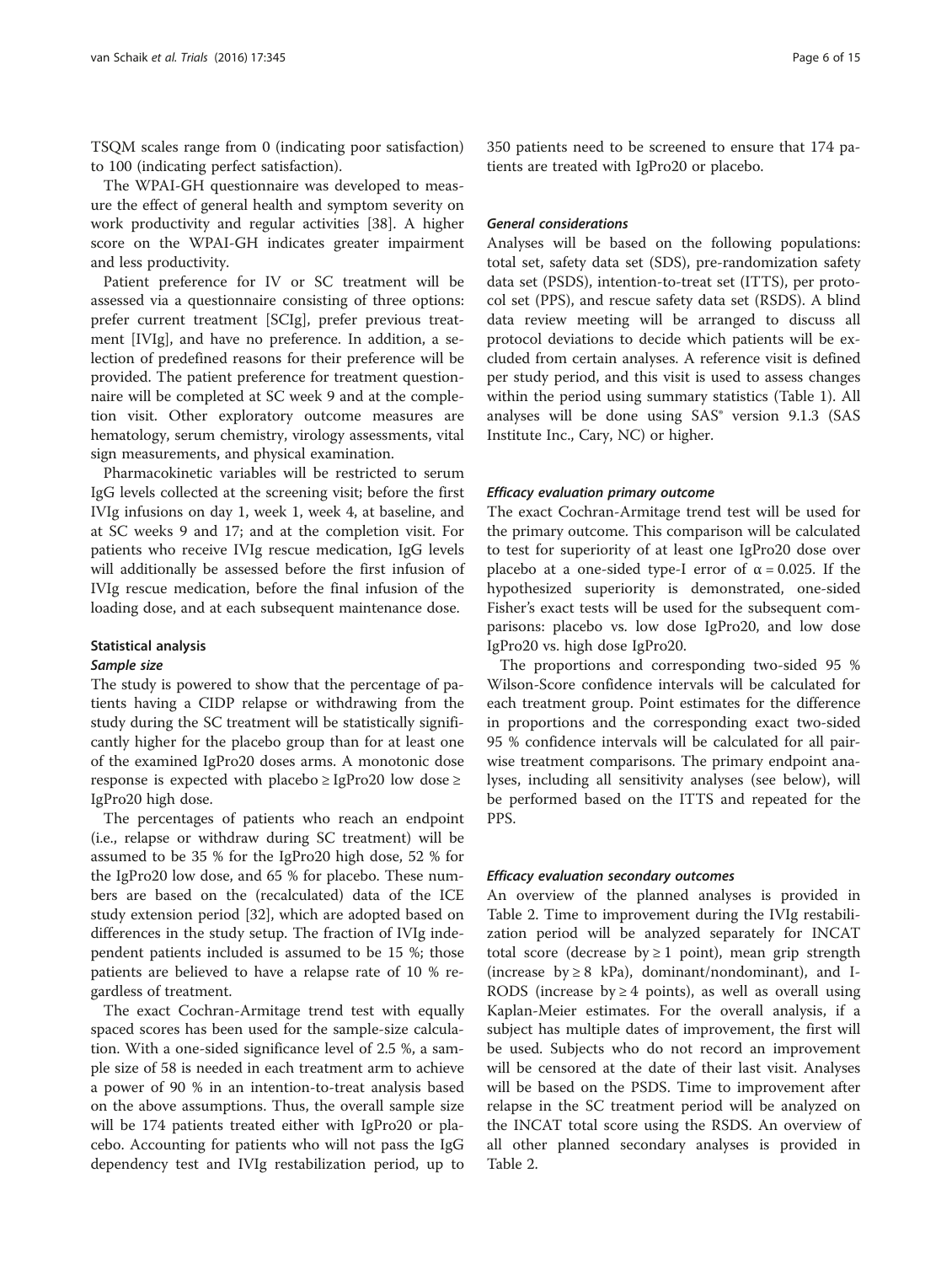<span id="page-6-0"></span>Table 1 Definition of reference visit and last visit of study periods

| Period               | First visit of period                                          | Reference visit(s) of period                                                                                                  | Last visit                                                              |                       |
|----------------------|----------------------------------------------------------------|-------------------------------------------------------------------------------------------------------------------------------|-------------------------------------------------------------------------|-----------------------|
| IgG dependency       | Screening                                                      | Prior to AMD3: INCAT. After AMD3: INCAT:<br>day 14 phone call I-RODS / mean grip<br>strength: peak value within first 4 weeks | Week 1 day 1, before start<br>of IVIq infusion                          |                       |
| IVIg restabilization | Week 1 day 1 at start<br>of IVIq infusion                      | Week 1 day 1 at start of IVIg infusion. If not<br>available, last visit of IgG Dependency Period                              | SC week 1 before start of SC<br>infusion                                | or last visit before/ |
| SC treatment         | SC week 1 at start of<br>SC infusion                           | Baseline (week 10/13)                                                                                                         | Week 25 visit or first IVIg infusion<br>for rescue before IVIg infusion | at withdrawal         |
| IVIg rescue          | first IVIg infusion for<br>rescue at start of IVIg<br>infusion | First Mg infusion for rescue at start of Mg<br>infusion                                                                       | Completion visit                                                        |                       |

IgG immunoglobulin G, INCAT Inflammatory Neuropathy Cause and Treatment, IVIg intravenous immunoglobulin, I-RODS inflammatory-Rasch-built overall disability scale, SC subcutaneous

# Safety evaluation

Duration of exposure, overall exposure in patient years, the total dose of IgPro10 or IgPro20 received, and the number of infusions will be summarized for the three separate study periods, using descriptive statistics. Analyses of all AEs, including deaths, serious AEs, other significant AEs, and AEs leading to withdrawal of study drug or to study discontinuation will be conducted on both a patient level and an infusion level and will be summarized for the three separate study periods, using descriptive statistics. For SC infusions, each infusion session will be counted separately. IV infusions administered over more than 1 day will be counted as separate infusions. The time to onset and duration of the most frequent AEs will be summarized using descriptive statistics. Continuous clinical laboratory parameters (hematology and serum chemistry) will be summarized for the IVIg restabilization period, by visit, using descriptive statistics. Likewise, values and changes will be summarized for the SCIg treatment (by treatment) and IVIg rescue period.

#### Sensitivity analyses

Sensitivity analyses will be performed with modified primary endpoint definitions to investigate the potential bias due to the inclusion of dropouts without CIDP relapse (patients who withdraw from the study due to any reason other than CIDP relapse) in the primary endpoint. For each sensitivity analysis, the analysis performed for the primary endpoint will be repeated, including the exact Cochran-Armitage trend test, onesided Fisher's exact tests for the pair-wise treatment comparisons and all estimates and confidence intervals.

For the primary analysis, only patients who complete the study without recording a relapse are considered nonrelapsers. All other patients, including those who withdraw for any reason other than relapse, are considered relapsers. Four sensitivity analyses will be performed that assign a different status' (relapse or

nonrelapser) to patients who are withdrawn from the study for reasons other than efficacy (Table [3](#page-8-0)):

- Sensitivity analysis A, withdrawn patients are considered nonrelapsers.
- Sensitivity analysis B, withdrawn patients are considered according to withdrawal reason.
- Sensitivity analysis C, withdrawn patients are not included in the analysis.
- Sensitivity analysis D (exploratory), withdrawn patients will be censored at the date of their last visit. Kaplan-Meier estimates of the probability of having a relapse at 24 weeks will be calculated. Between-treatment comparison will be performed using the log-rank test for trend. When an overall trend is demonstrated, two subsequent one-sided comparisons will be performed using the regular log-rank test.

#### Examination of subgroups

Exploratory subgroup analyses will be performed for endpoints in the SC treatment period (Table [4\)](#page-8-0). The subgroup analysis for age group will only be conducted if the size of the smallest group exceeds 10 patients. The percentage of patients experiencing a CIDP relapse (or withdrawing for any other reason) during the SC treatment period within each subgroup category will be presented by treatment group.

# Interim analyses

The independent data monitoring committee will be unblinded for a formal interim analysis based on the outcome data of at least 60 patients at SC week 12. The decision will be based on the outcome at 12 weeks in the SC treatment period rather than on the outcomes. The decision following the interim analysis will be to either stop the study for futility or to go on as planned and stop with the originally planned sample size.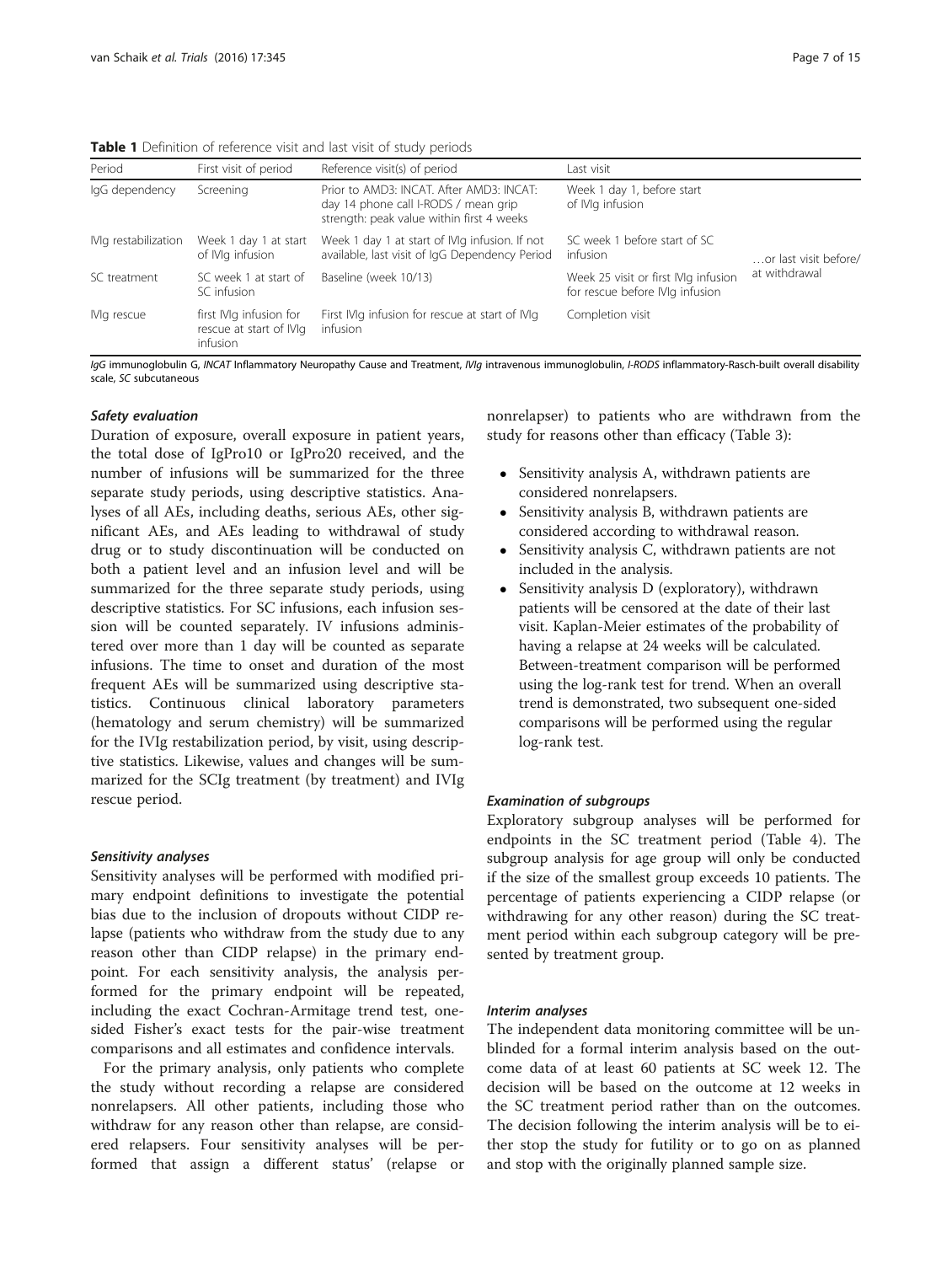<span id="page-7-0"></span>Table 2 Analyses performed at each study period for secondary outcomes, IgG levels, and health-related quality of life variables

|              | Period (analysis set)                                                                                                                      |                                                                                                                                                                                                                                                                                                                                                                                                                                                                                                            |                                                                                                                                                                     |  |  |  |  |
|--------------|--------------------------------------------------------------------------------------------------------------------------------------------|------------------------------------------------------------------------------------------------------------------------------------------------------------------------------------------------------------------------------------------------------------------------------------------------------------------------------------------------------------------------------------------------------------------------------------------------------------------------------------------------------------|---------------------------------------------------------------------------------------------------------------------------------------------------------------------|--|--|--|--|
|              | IVIg restabilization (PSDS)                                                                                                                | SC treatment (ITTS, PPS)                                                                                                                                                                                                                                                                                                                                                                                                                                                                                   | IVIg rescue (RSDS)                                                                                                                                                  |  |  |  |  |
| <b>INCAT</b> |                                                                                                                                            |                                                                                                                                                                                                                                                                                                                                                                                                                                                                                                            |                                                                                                                                                                     |  |  |  |  |
| Total        | Overall:<br>- Descriptive statistics<br>- Change from reference visit<br>- Time to first improvement on IgPro10:<br>Kaplan-Meier estimates | - By treatment and by treatment and subgroup:<br>- Descriptive statistics<br>- Comparison between treatments of changes from<br>reference visit: exact Jonckheere-Terpstra test <sup>a</sup><br>- Comparisons between each IgPro20 dose group<br>and placebo group, and the comparison between<br>the two IgPro20 dose groups of changes from<br>reference visit: Wilcoxon rank sum test <sup>b</sup><br>- Time to CIDP relapse or withdrawal for any other<br>reason: Kaplan-Meier estimates <sup>c</sup> | Overall:<br>- Descriptive statistics<br>- Change from reference visit<br>- Time to improvement after CIDP<br>relapse with IgPro10 rescue:<br>Kaplan-Meier estimates |  |  |  |  |
|              | Mean grip strength (Dominant/non-dominant hand), MRC sum score, I-RODS                                                                     |                                                                                                                                                                                                                                                                                                                                                                                                                                                                                                            |                                                                                                                                                                     |  |  |  |  |
|              | Overall:<br>- Descriptive statistics<br>- Change from reference visit<br>- Time to first improvement on IgPro10:<br>Kaplan-Meier estimates | By treatment and by treatment and subgroup:<br>- Descriptive statistics<br>- Comparison between treatments of changes from<br>reference visit; exact Jonckheere-Terpstra test <sup>a</sup><br>- Comparisons between each IgPro20 dose group<br>and placebo group, and the comparison between<br>the two IgPro20 dose groups of changes from<br>reference visit: Wilcoxon rank sum test <sup>b</sup>                                                                                                        | Overall:<br>- Descriptive statistics<br>- Change from reference visit                                                                                               |  |  |  |  |
|              | average compound muscle action potential amplitude)                                                                                        | Electrophysiological parameters (average distal latency, average proximal latency, overall average conduction velocity, average conduction block, and                                                                                                                                                                                                                                                                                                                                                      |                                                                                                                                                                     |  |  |  |  |
|              |                                                                                                                                            | By treatment and by treatment and subgroup:<br>- Descriptive statistics<br>- Change from reference visit<br>- Between-treatment comparisons of the changes                                                                                                                                                                                                                                                                                                                                                 |                                                                                                                                                                     |  |  |  |  |

IgG level

| Overall:<br>- Descriptive statistics<br>- Change from reference visit | By treatment and by treatment and subgroup:<br>- Descriptive statistics<br>- Change from reference visit                                                                                                                                                                                                                                                                                               | Overall:<br>- Descriptive statistics<br>- Change from reference visit |
|-----------------------------------------------------------------------|--------------------------------------------------------------------------------------------------------------------------------------------------------------------------------------------------------------------------------------------------------------------------------------------------------------------------------------------------------------------------------------------------------|-----------------------------------------------------------------------|
| EQ-5D dimensions, TSQM, WPAI-GH                                       |                                                                                                                                                                                                                                                                                                                                                                                                        |                                                                       |
| Overall:<br>- Descriptive statistics                                  | By treatment:<br>- Descriptive statistics<br>- Change from reference visit<br>- Comparison between treatments of changes from<br>reference visit; exact Jonckheere-Terpstra test <sup>a</sup><br>- Comparisons between each IgPro20 dose group<br>and placebo group, and the comparison between<br>the two IgPro20 dose groups of changes from<br>reference visit; Wilcoxon rank sum test <sup>b</sup> | Overall:<br>- Descriptive statistics                                  |
| Patient preference for treatment questionnaire                        |                                                                                                                                                                                                                                                                                                                                                                                                        |                                                                       |
|                                                                       | By treatment:<br>- Descriptive statistics                                                                                                                                                                                                                                                                                                                                                              |                                                                       |

from baseline: analysis of variance (ANOVA) model<sup>d</sup>

EQ-5D EuroQoL 5-Dimension Questionnaire, IgG immunoglobulin G, ITTS intention-to-treat set, IVIg intravenous immunoglobulin, MRC Medical Research Council, PSDS pre-randomization safety data set, I-RODS Inflammatory-Rasch-built Overall Disability Scale, RSDS, rescue safety data set, SC subcutaneous, TSQM Treatment Satisfaction Questionnaire for Medication, WPAI-GH Work Productivity and Activity Impairment Questionnaire for General Health <sup>a</sup> Exact Jonckheere-Terpstra test see ref [[54\]](#page-14-0)

 $P$ For each pair-wise comparison, the one-sided p value from the Wilcoxon rank sum test and the Hodges-Lehmann estimate of the median difference between treatments will be presented together with the corresponding two-sided 95 % Moses confidence interval

Coverall between-treatment comparison will be performed using the log-rank test for trend, all pair-wise comparisons will be performed using the log-rank test<br>Treatment and region (Japan, pop-Japan) will be used as explana Treatment and region (Japan, non-Japan) will be used as explanatory variables. Within the framework of this ANOVA model, comparisons of each IgPro20 dose with placebo, and the comparison of the two IgPro20 doses will be performed. For these comparisons, the least squares mean for each treatment group, an estimate of the difference between treatments (if applicable), corresponding 95 % confidence interval and 2-sided p-values will be presented

#### Study protocol amendments

During the conduct of this trial, the protocol has been amended five times. Amendments 1 and 2 (17 Nov 2011 and 10 Dec 2012) addressed only local changes and Amendment 5 (15 Sep 2015) was mainly to update safety information. With Amendment 3 and 4 (12 Apr 2013 and 11 Sep 2014), the following two important changes were implemented: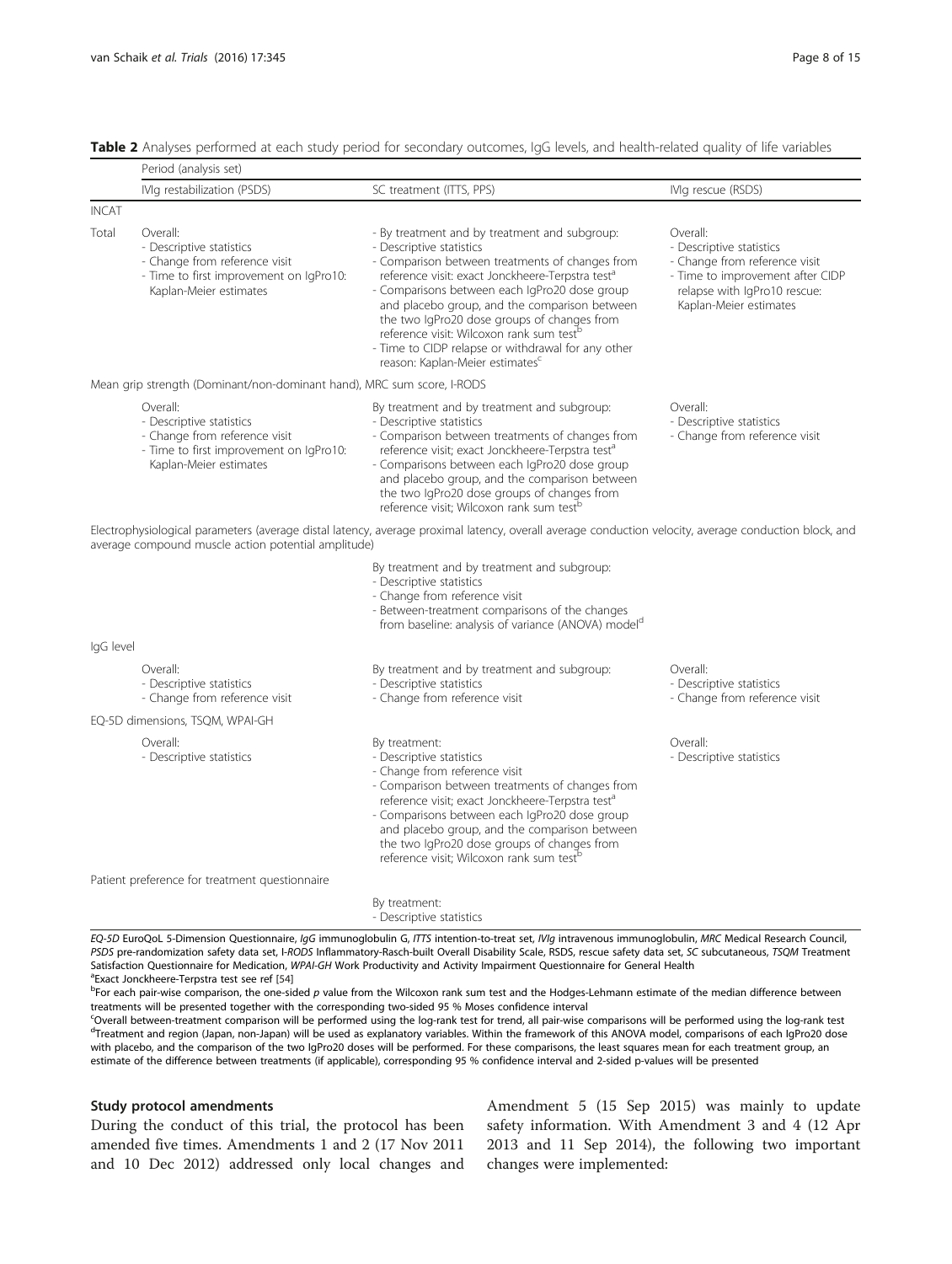<span id="page-8-0"></span>

| Table 3 Overview of sensitivity analyses |
|------------------------------------------|
|------------------------------------------|

| Withdrawal reasons                                                                                                                                          | Assignment of patients in: |                      |               |                          |                |  |  |
|-------------------------------------------------------------------------------------------------------------------------------------------------------------|----------------------------|----------------------|---------------|--------------------------|----------------|--|--|
|                                                                                                                                                             | Primary analysis           | Sensitivity analysis |               |                          |                |  |  |
|                                                                                                                                                             |                            | А                    | B             |                          | D <sup>a</sup> |  |  |
| The patient experiences a CIDP relapse during the SC treatment<br>period (lack of efficacy)                                                                 | Relapser                   | Relapser             | Relapser      | Relapser                 | Relapser       |  |  |
| The investigator advises that the patient's safety or wellbeing<br>could be compromised by further participation in the study<br>(physician decision)       | Relapser                   | Non-relapsers        | Relapser      | Not used for<br>analysis | Censored       |  |  |
| The patient receives prohibited medication (protocol violation)                                                                                             |                            |                      |               |                          | Censored       |  |  |
| Other withdrawal reason (other, adverse event, death, lost to<br>follow-up, protocol violation, study termination by sponsor,<br>and withdrawal by patient) |                            |                      | Non-relapsers |                          | Censored       |  |  |
| Patient continues to study end                                                                                                                              | Non-relapsers              | Non-relapsers        | Non-relapsers | Non-relapsers            | Non-relapsers  |  |  |

CIPD chronic inflammatory demyelinating polyneuropathy, SC subcutaneous

Exploratory sensitivity analysis

(1) The IVIg withdrawal phase was modified to an IgG dependency test and additional deterioration criteria were implemented as described above. Fulfillment on one of these criteria, in the event of an unchanged INCAT score, qualified the patient to move to the next study phase (Amendment 3). Relapse rates in the IgPro20 groups were anticipated to increase after this change due to the fact that significant decrease in grip strength (i.e., 8-point deterioration) is not always accompanied by a corresponding worsening in adjusted INCAT score by 1 point [[40\]](#page-14-0). To correct for the new assumptions for relapse percentages underlying the power calculation, the sample size was increased from 150 to 174, and the screening numbers were increased from 250 to 350. The underlying assumptions were that 90 % of subjects would be recruited after Amendment 3 and the dropout rates for placebo subjects would increase to 15 % (while being around 10 % in the active treatment groups).

|  | Table 4 Subgroup analyses by endpoint |  |  |  |
|--|---------------------------------------|--|--|--|
|--|---------------------------------------|--|--|--|

(2) The length of time required for prestudy IVIg has been reduced to 8 weeks (Amendment 4). The change in this requirement is not expected to adversely affect the outcomes of the SC treatment period because all patients must show IgG dependency (up to 12 weeks) and IVIg restabilization (up to 13 weeks) before randomization and start of SC treatment.

#### Data management and auditing

Data were entered directly into the Medidata Rave ® eCRF by study sites. eCRF access for data entry was only given to site personnel. Data generated throughout the study were monitored, and the eCRFs were checked against the subject records for completeness and accuracy. This function was completed by a CRO with defined delegated responsibility.

Following completion of the eCRFs, the data were checked electronically for consistency and plausibility. Queries were generated for questionable data. All queries

| Subgroup                                                                                  | Primary efficacy<br>analysis of<br>Relapse rate | <b>INCAT</b> total<br>score | Mean grip strength<br>(dominant/<br>nondominant hand) | <b>I-RODS</b> | MRC sum<br>score | Time to relapse or<br>withdrawal for any<br>other reason | lgG serum<br>levels |
|-------------------------------------------------------------------------------------------|-------------------------------------------------|-----------------------------|-------------------------------------------------------|---------------|------------------|----------------------------------------------------------|---------------------|
| Sex (male/female)                                                                         | Χ                                               | Χ                           | Χ                                                     | Χ             | X                | Χ                                                        |                     |
| Age group ( $\geq$ 18 years to $\leq$ 65 years, X<br>and $> 65$ years)                    |                                                 | Χ                           | X                                                     | Χ             | X                | Χ                                                        |                     |
| Prestudy IVIg treatment modality<br>(IVIg maintenance therapy, acute<br>IVIq therapy) $a$ | Χ                                               | Χ                           | X                                                     | Χ             | X                | Χ                                                        |                     |
| Region (Japan/non-Japan)                                                                  | X                                               |                             |                                                       |               |                  |                                                          | X                   |
| Relapse status (yes/no)                                                                   |                                                 |                             |                                                       |               |                  |                                                          | X                   |
| IVIg Dependency criterion: I-RODS<br>or grip strength                                     | $X^{\rm b}$                                     |                             |                                                       |               |                  |                                                          |                     |

IgG immunoglobulin G, INCAT Inflammatory Neuropathy Cause and Treatment, IVIg intravenous immunoglobulin, MRC Medical Research Council, I-RODS Inflammatory-Rasch-built Overall Disability Scale

<sup>a</sup>For Japanese subjects only

 $^{\text{b}}$ This subgroup analysis will only be conducted if the group size is  $\geq$  30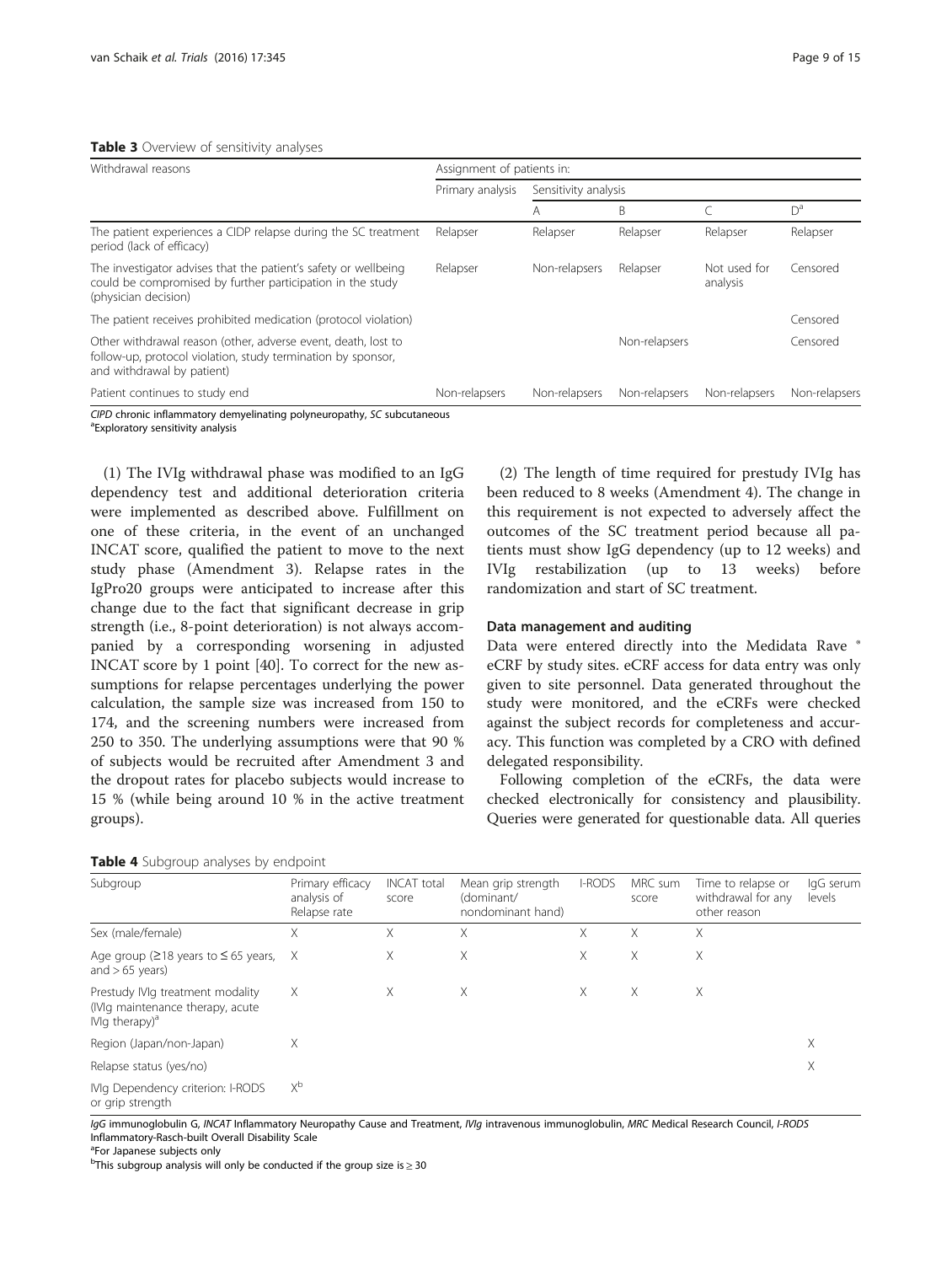had to be resolved in a timely manner by the investigator. For this purpose, data cleaning status reports have been generated on an ongoing basis. In addition, the reconciliation of all external data against the eCRF took place to assure data consistency between the systems. On top of this, selected tables, figures, and listings (TFLs) were generated by Chiltern Stats for clean data review. Three clean data slices were scheduled according to the enrolment rate.

All study data, irrespective of the medium in which they are stored, will be handled in strictest confidence in accordance with applicable data protection laws: e.g., the European Data Protection Directive [95/46/EC] and the US Health Insurance Portability and Accountability Act [HIPAA]), and will be evaluated by the sponsor and/or a competent regulatory authority in an anonymized form.

# **Discussion**

#### Design

To ensure that the true treatment difference of IgPro20 compared to placebo can be determined, the present study includes three separate periods. First, an IgG dependency test period is included to ensure that only patients are treated who are still in need of IgG. The necessity of including a run-in period in which the IVIg dose is reduced or withheld to prove IgG dependency has become clear during the RMC-trial [[41](#page-14-0)]. Next is the IVIg restabilization period, which will be performed with the 10 % IVIg product IgPro10 to ensure standardized IVIg restabilization conditions before initiation of placebo-controlled, randomized, SC treatment with IgPro20 or placebo.

Finally, eligible patients will be randomized to show that IgPro20 can maintain the improvement in INCAT score achieved during the IVIg restabilization period in patients with CIDP.

#### Selected doses

The IVIg loading dose and maintenance doses every 3 weeks for the restabilization period is based on the EFNS/PNS Guidelines and evidence from a large international study [[26,](#page-13-0) [32](#page-14-0)]. For the SC treatment period, an equal activity of SCIg and IVIg is assumed. Furthermore, several smaller studies in CIDP and in MMN suggest efficacy of SCIg with dosages from 0.09 to approximately 4 g/kg bw [\[15](#page-13-0), [16](#page-13-0), [22,](#page-13-0) [42\]](#page-14-0). Therefore, two doses are being tested in this study: a lower dose with putative acceptable efficacy and a dose significantly above the lower SCIg dose and above the weekly equivalent of the recommended IVIg dose (0.33 g/kg bw) but still within acceptable volumes to be infused at weekly intervals.

#### Appropriateness of measurements

For the diagnosis of CIDP in this study, the most recent guideline from the EFNS/PNS society will be

used [[26\]](#page-13-0). These criteria are well accepted in the neurological community for the diagnosis of CIDP. Well-established and accepted outcome measures are used to assess limb disability (INCAT score), muscle strength (MRC sum scores), and tests of actual grip strength. INCAT and MRC sum scores have been widely used in other studies and publications (INCAT [[27,](#page-13-0) [43, 44\]](#page-14-0); MRC score [\[32](#page-14-0), [45](#page-14-0)–[48](#page-14-0)]). The adjusted INCAT score is applied throughout the study because changes in the function of the upper limbs from 0 (normal) to 1 (minor symptoms) or from 1 to 0 are not considered by regulatory agencies to be clinically significant in all patients [\[32](#page-14-0)].

Grip strength has been found to be significantly associated with arm disability values over time, implying that grip strength can be applied as an index of arm function recovery in patients with immune-mediated polyneuropathies [\[29,](#page-13-0) [40](#page-14-0), [49\]](#page-14-0). The I-RODS is currently the only linearly weighted activity and social participation limitation scale. The I-RODS captures a very broad range of difficulty items and has successfully been validated against the Overall Disability Sum Score with an intraclass correlation coefficient of 0.85 and a very high test reliability of repeated measurements with an intraclass correlation coefficient of 0.97–0.99 [[28\]](#page-13-0). The I-RODS responsiveness in CIDP has recently been demonstrated [[50\]](#page-14-0). Nerve conduction studies provide objective and reliable indices of the integrity and function of peripheral nerves independent of patient cooperation. They are often included in clinical studies that evaluate treatments for peripheral neuropathy to assess and/or confirm the efficacy of treatment [[51](#page-14-0)–[53](#page-14-0)]. In the situation of IgG withdrawal, electrophysiological parameters have not been determined before. All quality of life measures (EQ-5D, TSQM, and WPAI) have been extensively validated in numerous therapeutic areas and have been shown to be robust based on sensitivity, reliability, and internal consistency [\[39\]](#page-14-0).

For the comparison of different treatments, an assessment of the patient's preference, which will be done with a Patient Preference for Treatment Questionnaire, is important. The safety measures used in this study (AEs, vital signs, physical and neurological examinations, laboratory investigations, and viral safety) are routine procedures for clinical studies. All other efficacy and safety measurements used in the current study are also widely used and generally recognized in the medical literature as relevant in the clinical evaluation of Ig therapy.

As the study involved many centers throughout the world, special attention was given to the standardization of outcome measures. Investigator meetings with dedicated training, on-site training, and web-based trainings were all mandatory for investigators. Central eligibility checks and strict monitoring protocols were added to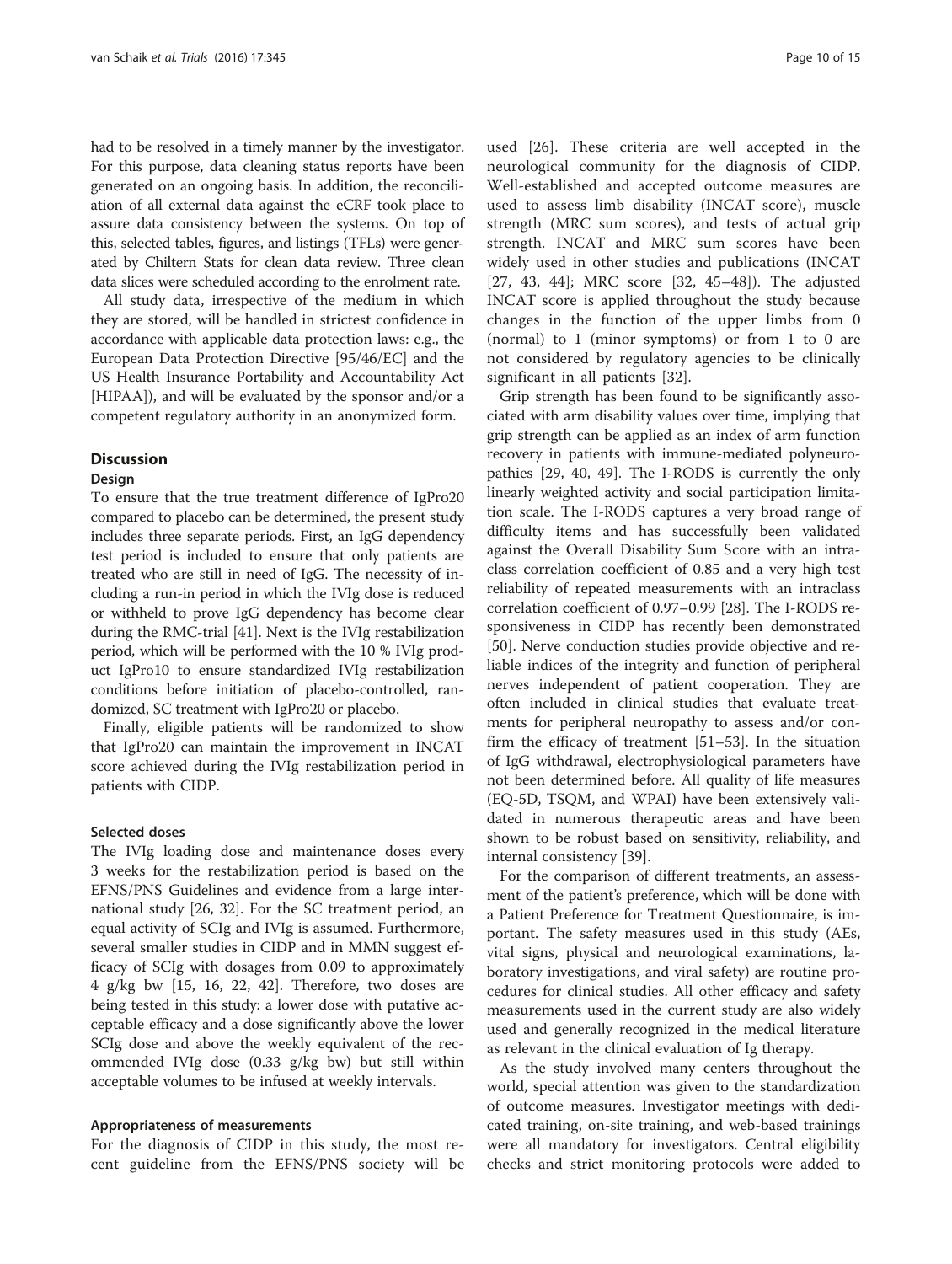<span id="page-10-0"></span>the standardization. All patient questionnaires were provided in the local language of the specific country and were validated for that language.

The findings of this trial will increase knowledge about the use of SCIg in the maintenance management of CIDP patients and add another treatment modality to the armamentarium of neurologists to choose from when treating these patients. The expected benefits of weekly SCIg are a reduction in systemic AEs and an increase in patient autonomy and quality of life through self-treatment. High IgG peak levels and low trough levels are avoided, and a more constant IgG level is achieved. This is expected to result in a reduced wear-off effect at the end of the dosing period.

# Trial status

The trial started in March 2012 and completed patient recruiting by the end of November 2015. Currently, 289 patients have been screened, and 172 have been randomized. Study completion is expected at the end of 2016.

All items from the World Health Organization Trial Registration Data Set can be found at [http://apps.](http://apps.who.int/trialsearch/Trial2.aspx?TrialID=EUCTR2011-003448-28-DE) [who.int/trialsearch/Trial2.aspx?TrialID=EUCTR2011-0](http://apps.who.int/trialsearch/Trial2.aspx?TrialID=EUCTR2011-003448-28-DE) [03448-28-DE.](http://apps.who.int/trialsearch/Trial2.aspx?TrialID=EUCTR2011-003448-28-DE)

# Appendix

# List of all ethical committees that approved the study Australia

St. Vincent's Hospital Melbourne Human Research Ethics Committee, Research Governance Unit

Level 5, Mary Aikenhead Building

27 Victoria Parade

Fitzroy, Victoria 3065, Australia

# Belgium

Commissie Medische Ethiek van Universitaire Ziekenhuizen K.U. Leuven Campus Gasthuisberg E330 Herestraat 49 Leuven 3000, Belgium

# Canada

IRB Services 372 Hollandview Trail, Suite 300 Aurora, Ontario L4G 0A5, Canada University Health Network Research Ethics Board 700 University Avenue, 10/F, Room 10-56 Toronto, Ontario M5G 1Z5, Canada

# Czech Republic

Eticka komise Fakultni nemocnice Hradec Kralove

Sokolska 581, Hradec Kralove 500 05, Czech Republic

#### Estonia

Tallinn Medical Research Ethics Committee, Institute of Health Department Hiiu 42 Tallinn 11619, Estonia

# Finland

Nathional Committee on Medical Research Ethics TUKUA Lintuladenkuja 4 Helsinki FI-00530, Finland

# France

CPP Sud-Ouest et Outre Mer III Service de Pharmacologie Clinique, Bat. 1A Hôpital PELLEGRIN Place Amélie Raba Leon Bordeaux Cedex 33076, France

#### **Germany**

Ethikkommission der Medizinischen Fakultät der Ruhr-Universität Bochum BG-Universitätskliniken Bergmannsheil Bürkle-de-la-Camp-Platz 1 Bochum 44789, Nordrhein-Westfalen, Germany

# Israel

Helsinki Committee of Tel Aviv Sourasky Medical Center Tel Aviv Sourasky Medical Center, 6 Weizmann Street Tel-Aviv 64239, Israel Helsinki Committee Rambam Health Care Campus 8 Ha'alia st., Bat Galim Haifa 31096, Israel

#### **Italy**

Comitato Etico Dell'Universitá Degli Studi G. D'Annunzio E Della ASL 2 Lanciano-Vasto-Cheiti Via dei Vestini, 31 Chieti Scalo 66100, Italy Comitato Etico Dell'Azienda Ospedaliera S. Andrea Di Roma Via di Grottarossa 1035-1039 NAP Rome 00189, Italy Comitato Etico dell'Azienda Ospedaliera Univeritaria S. Martino di Genova Largo Rosanna Benzi, 10 NAP Genova 16132, Italy Comitato Etico Dell' Azienda Ospedaliera Universitaria

S. Giovanni Battista Di Torino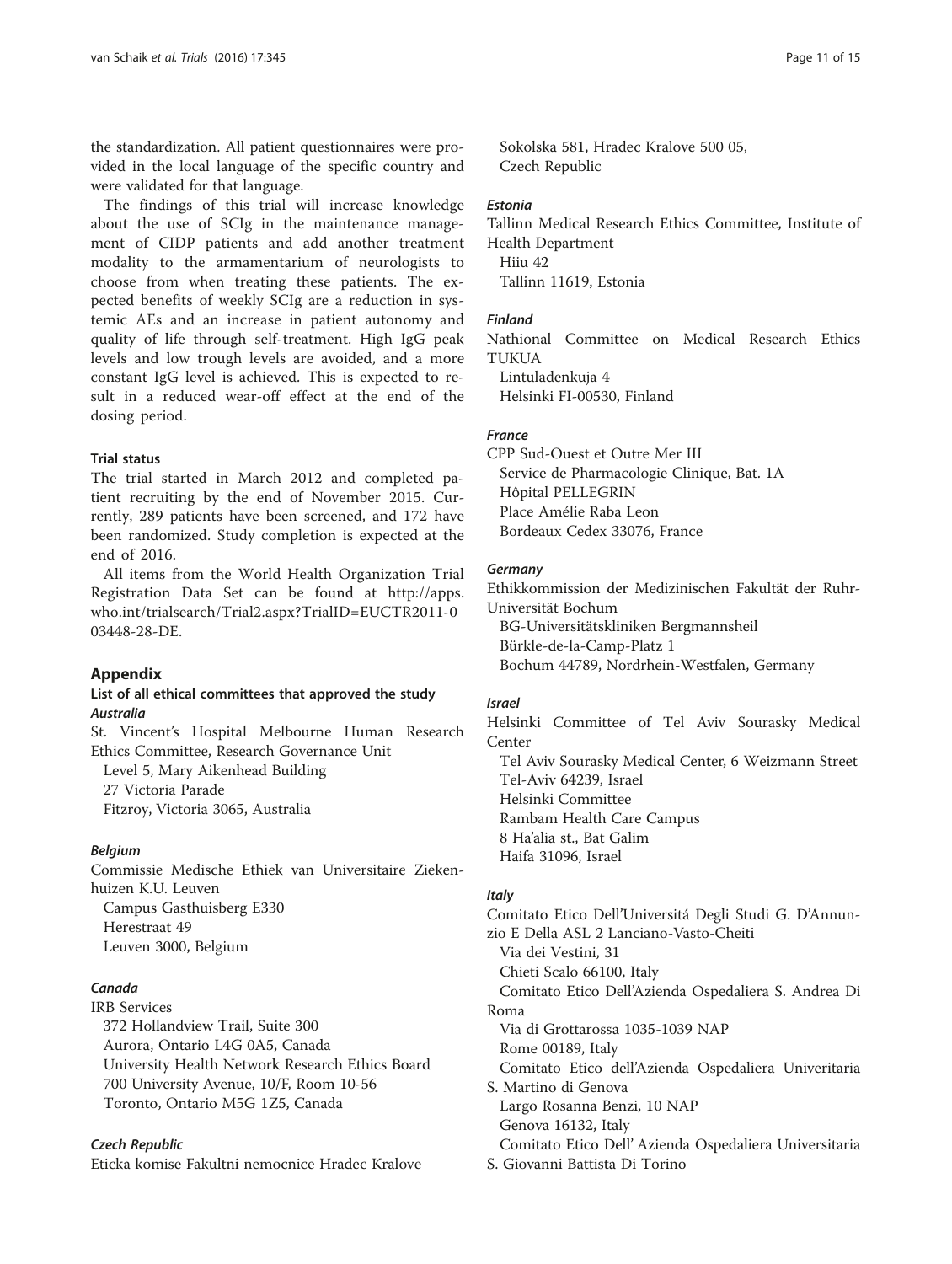#### Japan

Institution Review Board, Tokyo Medical and Dental University, University Hospital of Medicine 1-5-45, Yushima Bunkyo-ku, Tokyo 113-8519, Japan Institution Review Board, Yamaguchi University Hospital 1-1-1, Minamikogushi Ube, Yamaguchi 755-8505, Japan Institutional Review Board, National Defense Medical **Hospital** 3-2 Namiki Tokorozawa-shi, Saitama 359-8513, Japan Institutional Review Board, Chiba University Hospital 1-8-1, Inohana, Chuo-ku Chiba-shi, Chiba 2608677, Japan Instititutional Review Board, Nagoya University Hospital 65, Tsurumaicho, Showa-ku Nagoya, Aichi 466-8560, Japan Institutional Review Board, Aomori Prefectural Central Hospital 2-1-1 Higashi Tsukurimichi Aomori 030-8553, Japan Institutional Review Board of Kitasato University Hospital 1-15-1 Kitasato, Minami-ku Sagamihara-shi, Kanagawa 252-0375, Japan Institutional Review Board, Juntendo University Hospital Hongo 3-1-3 Bunkyo-ku, Tokyo 113-8431, Japan

# **Netherlands**

Academic Medical Center, University of Amsterdam Medisch Ethische Toetsingscommisie E2-170 Meibergdreef 9 Amsterdam 1105 AZ, The Netherlands

# Poland

Komisja Bioetyczna przy Uniwesytecie Medycznym w Lublinie Al. Racklawickie 1 Lublin 20-059, Poland

# Spain

Agencia de Ensayos ClÍnicos Hospital Universitario Vall d'Hebron Edifici Institut de Recerca, 3 planta Passeig Vall d'Hebron, 119-129,

08035 Barcelona, Spain

# United Kingdom

NRES Committee South Central Room 002, TEDCO Business Centre Rolling Mill Road Jarrow NE32 3DT, United Kingdom, South Central - Oxford C South West REC Centre Level 3, Block B, Whitefriars, Lewins Mead Bristol BS1 2NT, United Kingdom

#### United States

Western Institutional Review Board 1019 39th Ave. SE Suite 120 Puyallup, WA 98374, USA Northwestern University Institutional Review Board Arthur Rubloff Building, 7th floor 750 N. Lake Shore Drive Chicago, IL 60611, USA Houston Methodist Research Institute - Institutional Review Board (new) 6565 Fannin St. MGJ6-014 Houston, TX 77030, USA Human Subjects Committee, University of Kansas Medical Center 3901 Rainbow Boulevard Kansas City, KS 66160 Health Sciences Institutional Review Board Suite 4700 1200 North State Street Los Angeles, CA 90033, USA St. Joseph's Hospital and Medical Center Institutional Review Board for Human Research 350 West Thomas Road Phoenix, AZ 85013, USA Office of Research and Sponsored Programs Weill Cornell Medical College 1300 York Ave, Box 5, New York, NY 10065, USA University of Miami Human Subjects Research Office 1500 NW 12th Avenue, Suite 1002 Jackson Medical Towers East Miami, FL 33136, USA Human Research Protection Program, University of Minnesota D528 Mayo Memorial Building 420 Delaware St. SE, MMC 820 Minneapolis, MN 55455, USA Duke University Health System Institutional Review Board 2424 Erwin Road, Suite 405 Campus Box 2712 Durham, NC 277005, USA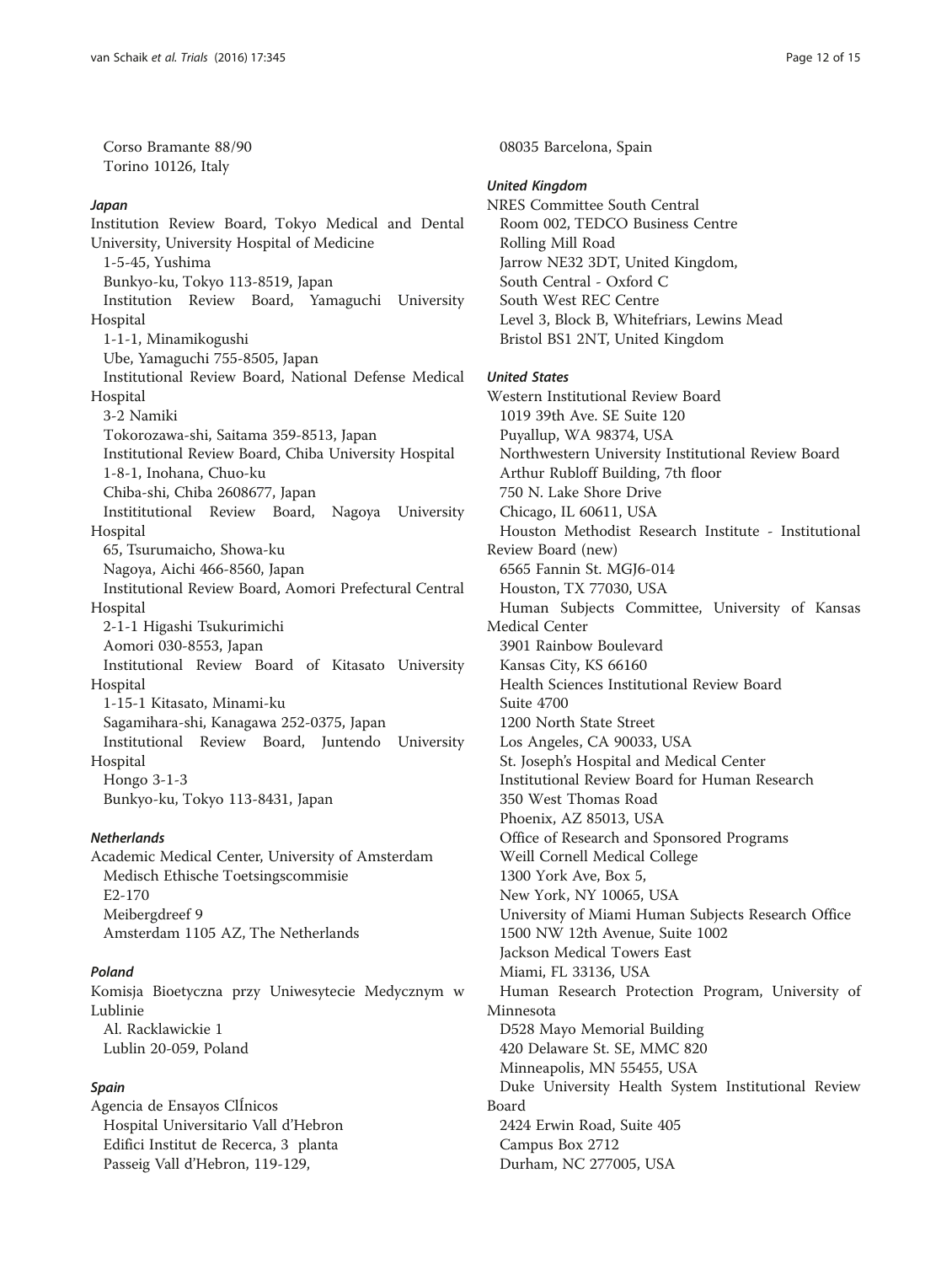#### Abbreviations

AE, adverse event; AESI, adverse events of special interest; ANOVA, analysis of variance; BW, body weight; CIDP, chronic inflammatory demyelinating polyneuropathy; EFNS/PNS, European Federation of Neurological Societies/ Peripheral Nerve Society; EQ-5D, EuroQoL 5-Dimension Questionnaire; HRQL, health-related quality of life; INCAT, inflammatory, neuropathy, cause and treatment; I-RODS, Inflammatory-Rasch-built Overall Disability Scale; ITTS, intention-to-treat set; IVIg, intravenous immunoglobulin; MRC, Medical Research Council; PATH, Polyneuropathy and Treatment with Hizentra; PPS, per-protocol set; PSDS, pre-randomization safety data set; RSDS, rescue safety data set; SC, subcutaneous; SCIg, subcutaneous immunoglobulin; SDS, safety data set; TEAE, TREATMENT-emergent adverse event; TSQM, Treatment Satisfaction Questionnaire for Medication; ULN, upper limit of normal; VAS, visual analog scale; WPAI-GH, Work Productivity and Activity Impairment Questionnaire for General Health

#### Acknowledgements

B. Durn is to be acknowledged for critical review and contribution to the manuscript.

#### Funding

This study was funded by CSL Behring, Emil-von-Behring-Strasse 76 35041 Marburg Germany.

The study sponsor designed the trial in close consultation with the steering committee. Data collection and management are being performed by ICON Clinical Research. The statistical analysis plan is being written by the sponsor but has been reviewed by an independent statistician of the steering committee (NvG). This manuscript has been written by the steering committee and is based on the full study protocol (amendment 5 version, 15 September 2015). The steering committee obtained approval from the sponsor but made the final decision to submit the manuscript. The steering committee will have access to all data after completion of the trial and closing of the database. Trial results will be published in an international peer-reviewed journal.

#### Authors' contributions

INvS, VB, HPH, RAL, GS, OM, DRC, and ISJM contributed substantially to the conception and design of the study. JPL wrote the statistical analysis plan, which was critically revised by NvG. INvS, DRC, NvG, and ISJM drafted the manuscript, which was revised critically by all other authors. All authors read and approved the final manuscript before submission.

#### Competing interests

I. N. van Schaik chairs a steering committee for CSL Behring and received departmental honoraria for serving on scientific advisory boards for CSL Behring and Baxter. He received departmental research support from The Netherlands Organization for Scientific Research and from the Dutch Prinses Beatrix Fonds. All lecturing and consulting fees for INS were donated to the Stichting Klinische Neurologie, a local foundation that supports research in the field of neurological disorders. He serves on the editorial board of the Cochrane Neuromuscular Disease Group, is a member of the organizing committee of the Inflammatory Neuropathy Consortium (INC), a standing committee of the Peripheral Nerve Society, and is a member of the Scientific Board of the Kreuth III meeting on the optimal use of plasma-derived medicinal products, especially coagulation factors and normal immunoglobulins organized under the auspices of the European Directorate for the Quality of Medicines & HealthCare (EDQM).

N. van Geloven received departmental honoraria for serving at a scientific advisory board for CSL Behring.

V. Bril is consultant to CSL Behring, Grifols, UCB, Bionevia, and ArgenX. She serves on international scientific advisory boards for MGFA and the CIDP/GBS International Foundation, and has received research support from CSL Behring, Grifols, and Bionevia.

H. P. Hartung received fees for consulting, serving on steering committees or ad boards from Baxter, CSL Behring, Novartis, and Octapharma with approval by the Rector of Heinrich-Heine-University Düsseldorf.

R. A. Lewis is a member of the organizing committee of the Inflammatory Neuropathy Consortium (INC), a standing committee of the Peripheral Nerve Society. He is a consultant for CSL-Behring, Novartis, Pharnext, Axelacare. G. Sobue served on the scientific advisory boards for Kanae Science Foundation for the Promotion of Medical Science, Naito Science Foundation, and the Takeda Foundation. He serves on a steering committee for CSL Behring.

J. P. Lawo is a CSL employee, biostatistician.

O. Mielke is a CSL employee and program director for the PATH study. D. R. Cornblath is consultant for Annexon Biosciences, Akros Pharma, Boehringer Ingelheim, Cigna Health Management, Inc., DP Clinical, Inc., Glenmark Pharma, INSYS Therapeutics, Inc, Octapharma AG, Pharnext SAS, ProPhase LLC, Sun Pharmaceuticals, Syntimmune, UCB Pharma Inc. Data Safety Monitoring Board: Acorda Therapeutics, Inc., Pfizer Inc., Johnson & Johnson, ISIS Pharmaceuticals, Novartis Corp., GlaxoSmithKline, Axovant Sciences Ltd., Technology Licensing: Johnson & Johnson, Seattle Genetics, Inc., Genentech Corp., AstraZeneca, Glenmark Pharma, Acetylon Pharmaceuticals Inc. He is an independent advisor to CSL-Behring. Board of Directors: GBS-CIDP Foundation International, Foundation for Peripheral Neuropathy, The Peripheral Nerve Society.

I. S. J. Merkies received funding for research from the Talecris Talents program, the GSB CIDP Foundation International, Princes Beatrix foundation, and from the European Union 7th Framework Programme (grant n°602273). Furthermore, a research foundation at the University of Maastricht received honoraria on behalf of him for participation in steering committees of the Talecris ICE Study, LFB, CSL Behring, Novartis, Grifols, and Octapharma. He serves on the editorial board of the Journal of Peripheral Nervous system, is a member of the Inflammatory Neuropathy Consortium (INC), and member of the Peripheral Nerve Society.

#### List of investigators

Australia: A. Sabet, Gold Coast Hospital; L. Roberts, St. Vincent's Hospital; S. Blum, Royal Brisbane Women's Hospital. Belgium: P. Van Damme, UZ Leuven – Neurologie. Canada: S. Larue, Hopital Charles LeMoyne; V. Bril, Toronto General Hospital. Czech Republic: P. Kunc, Faculty Hospital Hradec Kralov; J. Sussova, Faculty Hospital Vseovecna Praha; R. Talab, Privatni ordinace neurologie. Estonia: T. Toomsoo, East Tallinn Central Hospital; K. Gross-Paju, West Tallinn Central Hospital. Finland: M. Saarela, Helsinki Meilahti Hospital. France: J. Pouget, Hopital de la Timone Neurologi; G. Le Masson, Pellegrin CHU des Bordeaux; C. Desnuelle, Hopital PASTEUR 2 CHU de Nice; P. Clavelou, CHU Hopital Gabriel Montpied. Germany: J. Schmidt, Universitaets medizin Goettingen; C. Sommer, Universitaetsklinikum Wurzburg; O. Hoffmann, St. Josefs-Krankenhaus; J. Haas, Juedisches Krankenhaus Berlin; R. Yoon, Klinikum der Ruhr-Univ. Bochum; P. Berlit, Alfried Krupp KH Ruettenscheid; D. Liebetanz, Georg-August-Univ. Goettingen; M. Stangel, Medizinische Hochschule Hannover; P. Baum, Universitaetsklinik Leipzig; J. Klehmet, Charite Univ. medizin Berlin; F. Klostermann, Charite Universitaetsmedizin; H. Lehmann, University of Cologne; T. Hagenacker, University Essen; A. Sperfeld, Klinikum Ibbenbueren. Israel: V. Drory, Tel Aviv Medical Center; D. Yarnitsky, Rambam Medical Center. Italy: A. Di Muzio, Fond. Universita G. d'Annunzio; S. Sorbi, Osp. Universitaria Careggi; A. Schenone, AOU San Martino di Genova; G. Lauria, Fondazione Istituto DiRicovero; G. Antonini, Rome St. Andrea Hospital; D. Cocito, AOU San Giovanni Battista. Japan: T. Yokota, Tokyo Medical & Dental University; T. Kanda, Yamaguchi University Hospital; K. Kaida, National Defense Hospital; S. Kuwabara, Chiba University Hospital; M. Iijima, Nagoya University Hospital; M. Baba, Aomori Central Hospital; K. Nishiyama, Kitasato University Hospital; K. Yokoyama, Juntendo University. Netherlands: I. N. van Schaik, Academic Medical Center, University of Amsterdam; N.C. Notermans, University Medical Center Utrecht; C. Faber, Maastricht University Medical Center. Poland: K. Rejdak, Samodzielny Publiczny Szpital Kliniczny. Spain: C. Casanovas Pons, Hospital Bellvitge Barcelona; J. Gamez, Hospital Vall Hebron; C. Marquez Infante, Hospital Universitario Virgen del RocÍo. United Kingdom: M. Lunn, National Hospital for Neurology and Neurosurgery; D. Gosal, Salford Royal NHS. United States: I. Melamed, Immunoe Health Centers; S. Ajroud-Driss, Northwestern University Feinberg School of Medicine; E. Simpson, Methodist Neurological Institute; M. Dimachkie, University of Kansas Medical Center; S. Beydoun, University of Southern California Keck School of Medicine; D. Lange, Hospital for Special Surgery; S. Muley, St. Josephs Hospital and Medical Center; M. Freimer, Ohio State University Medical Center; N. Latov, Weill Medical College of Cornell University; E. Ubogu, University of Alabama Medical Center; T. Rao, The Neurologic Institute; K. Sharma, University of Miami; J. Allen, Fairview Pain Center; L. Hobson-Webb, Duke University Medical Center.

#### Independent safety and data monitoring committee

R.A.C Hughes (chair): Professor in Neurology, retired; previous affiliation with the Department of Clinical Neuroscience, King's College London, Guy's Campus, London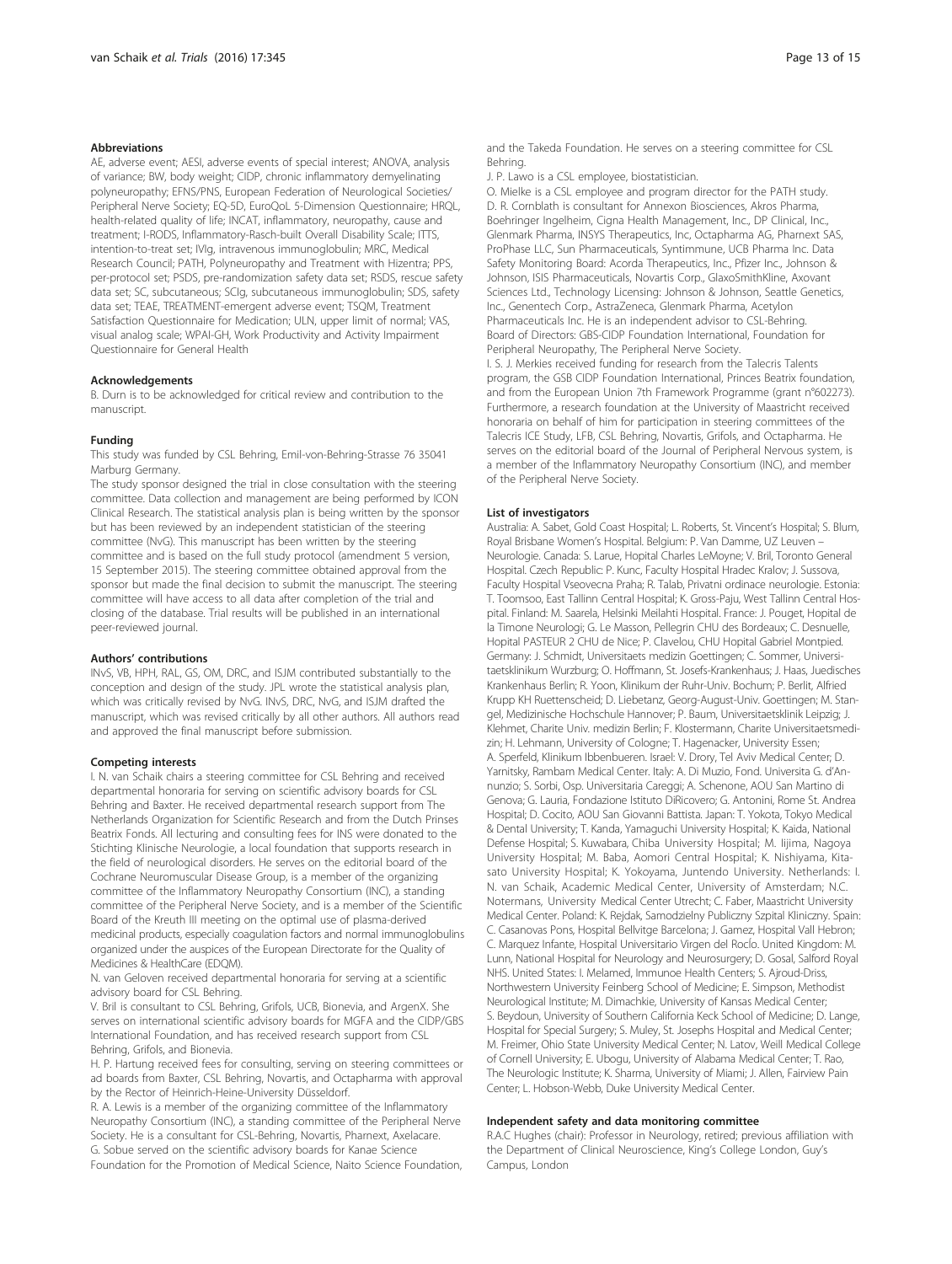<span id="page-13-0"></span>C.L. Koski: University of Maryland School of Medicine, Department of Neurology, Baltimore, MD, USA

K. Gorson: St. Elizabeth's Medical Center, Department of Neurology, Tufts University School of Medicine, Boston, MA, USA

C. Frost: Department of Medical Statistics, London School of Hygiene & Tropical Medicine, London, UK

The IDMC members do not have competing interests with regard to this study and/or the sponsor. The IDMC Charter is available upon request.

#### Steering committee

I.N. van Schaik (chair), V. Bril, D.R. Cornblath, N. van Geloven, H.P. Hartung, R.A. Lewis, I.S. Merkies, G. Sobue.

#### Author details

<sup>1</sup>Department of Neurology, Academic Medical Centre, University of Amsterdam, Meibergdreef 9, 1105 AZ Amsterdam, The Netherlands. <sup>2</sup> Department of Biostatistics and Bioinformatics, Leiden University Medical Center, Leiden, The Netherlands. <sup>3</sup>Department of Medicine (Neurology), University Health Network, University of Toronto, Toronto, Canada. 4 Department of Neurology, Heinrich Heine University, Dusseldorf, Germany. 5 Department of Neurology, Cedars-Sinai Medical Center, Los Angeles, CA, USA. <sup>6</sup> Department of Neurology, Nagoya University Graduate School of Medicine, Nagoya, Japan. <sup>7</sup>CSL Behring Biotherapies for Life™, Marburg, Germany. <sup>8</sup>Department of Neurology, Johns Hopkins University School of Medicine, Baltimore, MD, USA. <sup>9</sup>Department of Neurology, Maastricht University Medical Center, Maastricht, The Netherlands.

#### Received: 23 November 2015 Accepted: 2 July 2016 Published online: 25 July 2016

#### References

- 1. Mathey EK, Park SB, Hughes RAC, Pollard JDA, Armati PJ, Barnett MH, Taylor BV, et al. Chronic inflammatory demyelinating polyneuropathy: from pathology to phenotype. J Neurol Neurosurg Psychiatry. 2015;86:973–85.
- 2. Barohn RJ, Kissel JT, Warmolts JR, Mendell JR. Chronic inflammatory demyelinating polyradiculoneuropathy, clinical characteristics, course, and recommendations for diagnostic criteria. Arch Neurol. 1989;46:878–84.
- 3. Köller H, Kieseier BC, Jander S, Hartung HP. Chronic inflammatory demyelinating polyneuropathy. N Engl J Med. 2005;352:1343–56.
- 4. Merkies ISJ, Hughes RAC, Donofrio P, Bril V, Dalakas MC, Hanna K, et al. Understanding the consequences of chronic inflammatory demyelinating polyradiculoneuropathy from impairments to activity and participation restrictions and reduced quality of life: the ICE study. J Peripher Nerv Syst. 2010;15:208–15. doi:[10.1111/j.1529-8027.2010.00274.x](http://dx.doi.org/10.1111/j.1529-8027.2010.00274.x).
- Rajabally YA. Long-term immunoglobulin therapy for chronic inflammatory demyelinating polyradiculoneuropathy. Muscle Nerve. 2015;51:657–61. doi[:10.1002/mus.24554](http://dx.doi.org/10.1002/mus.24554).
- Jolles S, Orange JS, Gardulf A, Stein MR, Shapiro R, Borte M, et al. Current treatment options with immunoglobulin G for the individualization of care in patients with primary immunodeficiency disease. Clin Exp Immunol. 2015;179:146–60. doi[:10.1111/cei.12485.](http://dx.doi.org/10.1111/cei.12485)
- 7. Desai SH, Chouksey A, Poll J, Berger M. A pilot study of equal doses of 10 % IGIV given intravenously or subcutaneously. J Allergy Clin Immunol. 2009; 124:854–6. http://dx.doi.org[/10.1016/j.jaci.2009.07.051.](http://dx.doi.org/10.1016/j.jaci.2009.07.051)
- 8. Berger M. Choices in IgG replacement therapy for primary immune deficiency diseases: subcutaneous IgG vs. intravenous IgG and selecting an optimal dose. Curr Opin Allergy Clin Immunol. 2011;11:532–8.
- Gardulf A, Nicolay U, Asensio O, Bernatowska E, Böck A, Costa-Carvalho BT, et al. Children and adults with primary antibody deficiencies gain quality of life by subcutaneous IgG self-infusions at home. J Allergy Clin Immunol. 2004;114:936–42. http://dx.doi.org[/10.1016/j.jaci.2004.06.053.](http://dx.doi.org/10.1016/j.jaci.2004.06.053)
- 10. Nicolay U, Kiessling P, Berger M, Gupta S, Yel L, Roifman CM, et al. Health-related quality of life and treatment satisfaction in North American patients with primary immunodeficiency diseases receiving subcutaneous IgG self-infusions at home. J Clin Immunol. 2006;26:65–72. doi[:10.1007/s10875-006-8905-x](http://dx.doi.org/10.1007/s10875-006-8905-x).
- 11. Gardulf A, Andersen V, Bjorkander J, Ericson D, Froland SS, Gustafson R, et al. Subcutaneous immunoglobulin replacement in patients with primary antibody deficiencies: safety and costs. Lancet. 1995;345:365–9.
- 12. Kittner JM, Grimbacher B, Wulff W, JÄGer B, Schmidt RE. Patients' attitude to subcutaneous immunoglobulin substitution as home therapy. J Clin Immunol. 2006;26:400–5. doi:[10.1007/s10875-006-9031-5.](http://dx.doi.org/10.1007/s10875-006-9031-5)
- 13. Lazzaro C, Lopiano L, Cocito D. Subcutaneous vs intravenous administration of immunoglobulin in chronic inflammatory demyelinating polyneuropathy: an Italian cost-minimization analysis. Neurol Sci. 2014;35:1023–34. doi[:10.1007/s10072-014-1632-9](http://dx.doi.org/10.1007/s10072-014-1632-9).
- 14. Cocito D, Paolasso I, Peci E, Spagone E, Lopiano L. Improvement of quality of life in patients with chronic inflammatory demyelinating polyneuropathy shifting from 16 to 20 % subcutaneous immunoglobulins. Neurol Sci. 2013;34:2061–2. doi:[10.1007/s10072-013-1426-5](http://dx.doi.org/10.1007/s10072-013-1426-5).
- 15. Lee DH, Linker RA, Paulus W, Schneider-Gold C, Chan A, Gold R. Subcutaneous immunoglobulin infusion: a new therapeutic option in chronic inflammatory demyelinating polyneuropathy. Muscle Nerve. 2008;37:406–9.
- 16. Köller H, Schroeter M, Feischen H, Hartung HP, Kieseier BC. Subcutaneous self-infusions of immunoglobulins as a potential therapeutic regimen in immune-mediated neuropathies. J Neurol. 2006;253:1505–6.
- 17. Hadden RDM, Marreno F. Switch from intravenous to subcutaneous immunoglobulin in CIDP and MMN: improved tolerability and patient satisfaction. Ther Adv Neurol Disord. 2015;8:14–9. doi[:10.1177/](http://dx.doi.org/10.1177/1756285614563056) [1756285614563056](http://dx.doi.org/10.1177/1756285614563056).
- 18. Cocito D, Serra G, Falcone Y, Paolasso I. The efficacy of subcutaneous immunoglobulin administration in chronic inflammatory demyelinating polyneuropathy responders to intravenous immunoglobulin. J Peripher Nerv Syst. 2011;16:150–2. doi[:10.1111/j.1529-8027.2011.00340.x.](http://dx.doi.org/10.1111/j.1529-8027.2011.00340.x)
- 19. Yoon M-S, Gold R, Kerasnoudis A. Subcutaneous immunoglobulin in treating inflammatory neuromuscular disorders. Ther Adv Neurol Disord. 2015;8:153–9. doi[:10.1177/1756285615584739.](http://dx.doi.org/10.1177/1756285615584739)
- 20. Bayas A, Gold R, Naumann M. Long-term treatment of Lewis–Sumner syndrome with subcutaneous immunoglobulin infusions. J Neurol Sci. 2013;324:53–6. http://dx.doi.org/[10.1016/j.jns.2012.09.033.](http://dx.doi.org/10.1016/j.jns.2012.09.033)
- 21. Cocito D, Merola A, Romagnolo A, Peci E, Toscano A, Mazzeo A, et al. Subcutaneous immunoglobulin in CIDP and MMN: a different long-term clinical response? J Neurol Neurosurg Psychiatry. 2015. doi:[10.1136/jnnp-](http://dx.doi.org/10.1136/jnnp-2014-310280)[2014-310280.](http://dx.doi.org/10.1136/jnnp-2014-310280)
- 22. Magy L, Ghorab K, Calvo J, Vallat JM. Subcutaneous immunoglobulin as maintenence therapy in intravenous immunoglobulin-responsive CIDP patients: long term response in 16 patients. J Peripher Nerv Syst. 2009;14(supp 2):94.
- 23. Cocito D, Merola A, Peci E, Mazzeo A, Fazio R, Francia A, et al. Subcutaneous immunoglobulin in CIDP and MMN: a short-term nationwide study. J Neurol. 2014;261:2159–64. doi:[10.1007/s00415-014-7444-2.](http://dx.doi.org/10.1007/s00415-014-7444-2)
- 24. Markvardsen LH, Debost JC, Harbo T, Sindrup SH, Andersen H, Christiansen I, et al. Subcutaneous immunoglobulin in responders to intravenous therapy with chronic inflammatory demyelinating polyradiculoneuropathy. Eur J Neurol. 2013;20:836–42. doi[:10.1111/ene.12080](http://dx.doi.org/10.1111/ene.12080).
- 25. Markvardsen LH, Harbo T, Sindrup SH, Christiansen I, Andersen H, Jakobsen J, et al. Subcutaneous immunoglobulin preserves muscle strength in chronic inflammatory demyelinating polyneuropathy. Eur J Neurol. 2014;21:1465–70. doi[:10.1111/ene.12513](http://dx.doi.org/10.1111/ene.12513).
- 26. Van den Bergh PYK, Hadden RDM, Bouche P, Cornblath DR, Hahn A, Illa I, et al. European Federation of Neurological Societies/Peripheral Nerve Society Guideline on management of chronic inflammatory demyelinating polyradiculoneuropathy: report of a joint task force of the European Federation of Neurological Societies and the Peripheral Nerve Society—First Revision. Eur J Neurol. 2010;17:356–63. doi:[10.1111/j.1468-1331.2009.02930.x.](http://dx.doi.org/10.1111/j.1468-1331.2009.02930.x)
- 27. Hughes RA, Bensa S, Willison HJ, Van den Bergh P, Comi G, Illa I, et al. Randomized controlled trial of intravenous immunoglobulin versus oral prednisolone in chronic inflammatory demyelinating polyradiculoneuropathy. Ann Neurol. 2001;50:195–201.
- 28. Van Nes SI, Vanhoutte EK, Van Doorn PA, Hermans MCE, Bakkers M, Kuitwaard K, et al. Rasch-built overall disability scale (r-ods) for immunemediated peripheral neuropathies. Neurology. 2011;76:337–45.
- 29. Merkies ISJ, Schmitz PIM, Samijn JPA, Van der Meché FGA, Toyka KV, Van Doorn PA, et al. Assessing grip strength in healthy individuals and patients with immune-mediated polyneuropathies. Muscle Nerve. 2000;23:1393–401.
- 30. Merkies ISJ, Van Nes SI, Hanna K, Hughes RAC, Deng C. Confirming the efficacy of intravenous immunoglobulin in CIDP through minimum clinically important differences: shifting from statistical significance to clinical relevance. J Neurol Neurosurg Psychiatry. 2010;81:1194–9.
- 31. Leger J-M, De Bleecker JL, Sommer C, Robberecht W, Saarela M, Kamienowski J, et al. Efficacy and safety of Privigen® in patients with chronic inflammatory demyelinating polyneuropathy: results of a prospectieve,